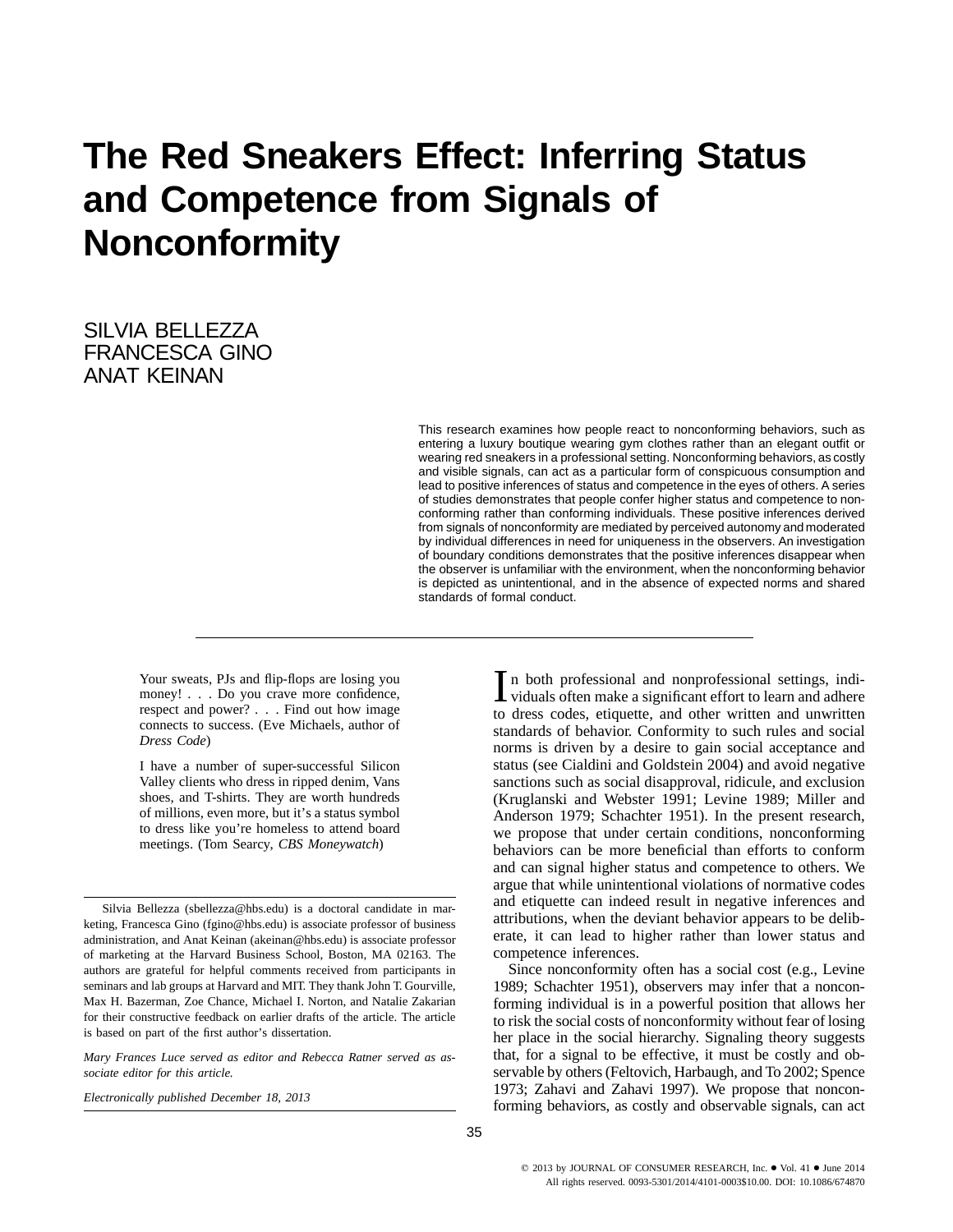as a particular form of conspicuous consumption and lead to inferences of status and competence by observers. Such positive inferences are consistent with Veblen's classic theory of conspicuous consumption (1899/1994), which suggests that individuals display status through the prominent, visible evidence of their ability to afford luxury goods. Similarly, we argue that nonconformity can lead to inferences of higher status and greater competence by providing visible evidence that individuals can afford to follow their own volition. Based on some of our experimental stimuli for nonconformity, we label this potential positive outcome of nonconforming behaviors the "red sneakers effect."

As a preliminary test, we first explore the relationship between nonconformity and status in the field by examining the dress style of conference participants and their professional status. Next, five lab and field studies explore how nonconforming behavior is perceived by others. In particular, when do people interpret nonconformity as a signal of status and competence, and what are the processes underlying such inferences? Our studies explore various consumption environments and populations, including shop assistants at high-end boutiques, business executives, and college students.

Our investigation of psychological processes reveals that inferences of status and competence derived from signals of nonconformity are mediated by perceived autonomy. We demonstrate that nonconformity can fuel perceptions of status and competence in the eyes of others because deviating from the norm signals that one has the autonomy needed to act according to one's own inclinations and to bear the cost of nonconformity. Moreover, we show that the relationship between a person's nonconforming behavior and observers' perceptions of enhanced status and competence is moderated by observers' need for uniqueness (Snyder and Fromkin 1977), such that observers with high levels of need for uniqueness tend to confer greater status and competence to nonconforming behaviors as compared to observers with low needs for uniqueness. We further investigate boundary conditions of the effect by manipulating and measuring additional characteristics of the observers, the environment, and the nonconforming behavior.

Our research contributes to the conspicuous consumption literature and to research on nonconformity. First, we extend consumer behavior research analyzing alternative and counterintuitive ways to display status, such as using less recognizable but more expensive luxury brands and products or smaller logos (Berger and Ward 2010; Han, Nunes, and Dreze 2010). Specifically, we investigate a different kind of consumer behavior and an alternative way of displaying status (e.g., violating a dress code rather than buying subtly branded but expensive luxury products). Second, in contrast to most nonconformity research, which has focused on nonconforming individuals and the antecedents for their behavior, we focus on the consequences of nonconformity and the perceptions of external observers. Importantly, we concentrate on nonconformity-based inferences of status and competence.

## **THEORETICAL FOUNDATIONS**

Society has powerful formal and informal mechanisms that motivate individuals to conform to social norms and expectations regarding appropriate conduct. While conformity is rewarded with group acceptance and social inclusion (see Cialdini and Goldstein 2004), nonconformity can be risky and costly, often leading to social disapproval, rejection, and punishment (Anderson et al. 2006, 2008; Levine 1989; Lin et al. 2013; Marques et al. 2001; Miller and Anderson 1979; Schachter 1951; Wilson 1979). The power of these rewards and sanctions has been demonstrated in classic social psychology experiments. For example, in Asch's (1956) well-known studies examining the conformity of judgments and opinions in groups, participants often conformed because it was easier to follow the crowd than to face the consequences of going against it (Crutchfield 1955). More powerful and disturbing evidence comes from Zimbardo's (1973) prison experiment, in which volunteers who were randomly assigned the roles of "guards" or "prisoners" behaved accordingly, and Milgram's (1963) obedience experiments, which demonstrated that people readily conform to the social roles they are expected to play.

In the context of consumer behavior, research demonstrates that assimilation and conformity motives can drive consumption practices and choices in the marketplace. Consumers are motivated to behave like those around them and make choices that are consistent with their in-group due to a need to increase affiliation and express desired identities (Bearden, Netemeyer, and Teel 1989; Escalas and Bettman 2003, 2005; McFerran et al. 2010a, 2010b). In particular, individuals who feel socially excluded and lonely are more likely to conform in an effort to avoid the negative evaluations of others by selecting products endorsed by most consumers (Mead et al. 2011; Wang, Zhu, and Shiv 2012).

Given these powerful social mechanisms, researchers across disciplines—including sociology, social psychology, economics, and marketing—have devoted their attention to the study of nonconformity and its antecedents. Nonconformity is generally defined as a behavior or belief that is inconsistent with norms or standards (Nail, Macdonald, and Levy 2000). In the consumer psychology literature, the tendency to engage in nonconforming consumption has been associated with a desire to distance the self from dissimilar, disliked, or unattractive others or from out-group members (Berger and Heath 2007, 2008; White and Dahl 2006, 2007) or to establish one's uniqueness and distinctiveness (Ariely and Levav 2000; Griskevicius et al. 2006; Simonson and Nowlis 2000; Snyder and Fromkin 1977).

While this literature has focused primarily on the antecedents of the nonconforming individual's behaviors, in our work we shift the focus of analysis to how external observers perceive and interpret nonconforming behaviors in terms of status and competence. That is, rather than examining individuals' decisions to conform or not conform, we examine the consequences of deviating from the norm in the eyes of others. A vast body of research on impression formation and status beliefs suggests that individuals rapidly make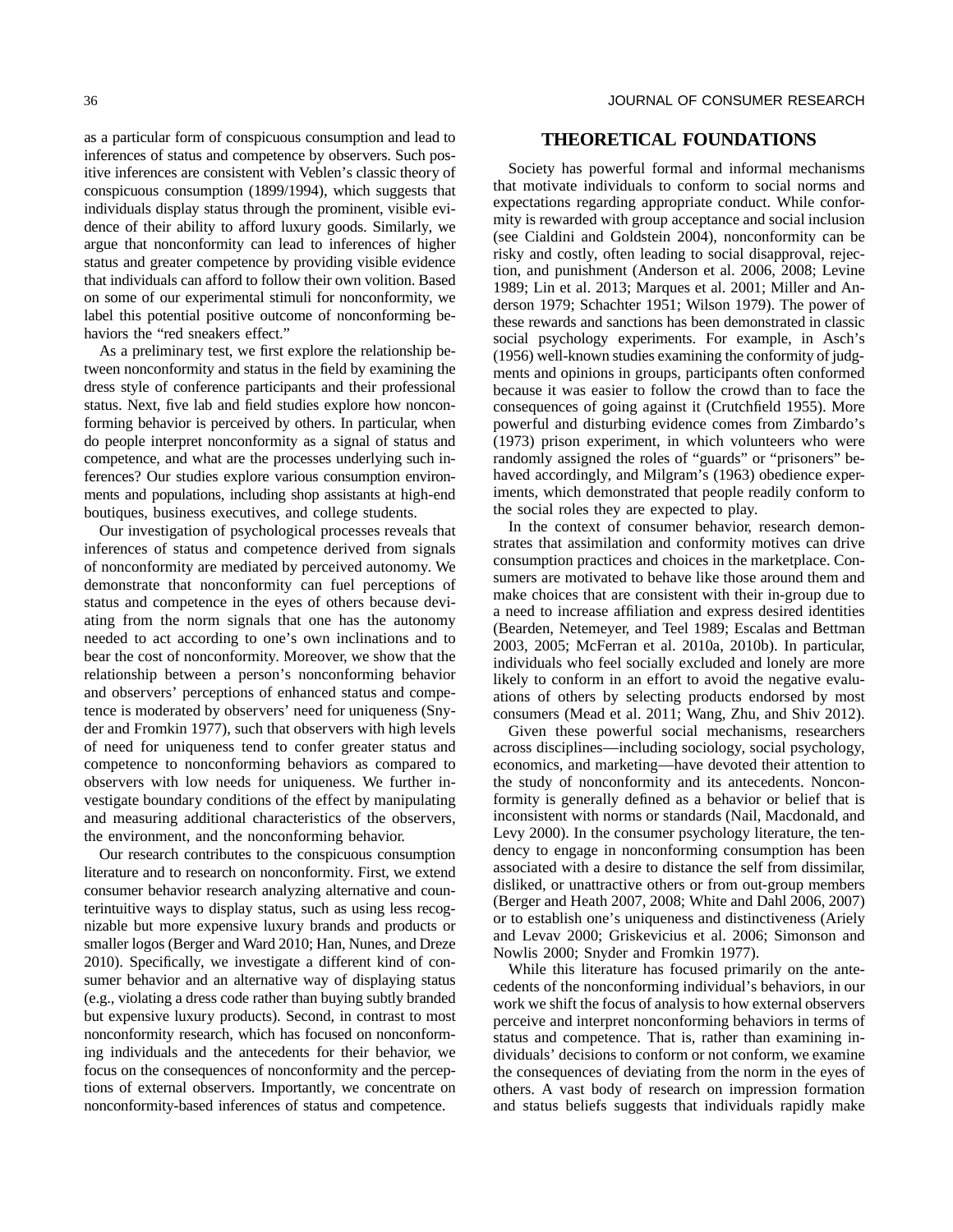inferences and judgments of others' competence and status based on observable signals, such as appearance, verbal and nonverbal behaviors, attitudes, and consumption choices (Ambady and Rosenthal 1993; Dubois et al. 2012; Hall et al. 2005; Knapp et al. 2009; Magee 2009; Ridgeway and Correll 2006; Ridgeway et al. 1998; Schmid Mast and Hall 2004; Todorov et al. 2005). We contribute to this literature by investigating the conditions under which lay observers make *nonconformity*-based inferences of targets' economic, professional, and social status.

## Nonconformity, Status, and Competence

As compared to low-status individuals, high-status individuals have wider latitude for deviation and are relatively free from social constraints (Feshbach 1967; Hollander 1958; Peterson and Kern 1996; Phillips and Zuckerman 2001). A group member can be said to earn and maintain increased status through "idiosyncratic credits," or an accumulation of positive impressions in the minds of the rest of the group (Hollander 1958). This accumulation is reflected in the degree to which the individual can deviate from group norms without sanction. Thus, unlike low-status group members, high-status members and powerful individuals can afford to deviate from conventional behavior and common expectations without social disapproval (Cartwright 1959; Galinsky et al. 2008; Haslam 2004; Sherif and Sherif 1964).

More specifically, in the domain of consumption, highstatus individuals may voluntarily downgrade their lifestyle and adopt nonconforming consumption habits, such as material frugality, "omnivoreness" (consuming a broad range of products), and simplicity (Arnould and Thompson 2005; Brooks 1981; Holt 1998; Peterson and Kern 1996; Solomon 1999). For example, high-status individuals may choose to dress informally in business settings. Certain CEOs of major corporations, including Microsoft's Bill Gates and Facebook's Mark Zuckerberg, have been known to appear without ties or even wearing sweatshirts at interviews and formal gatherings such as the World Economic Forum (Etzioni 2004); some successful entrepreneurs have a habit of attending their companies' board meetings in casual dress, such as jeans and sneakers (Searcy 2011).

To provide empirical evidence of the relationship between nonconformity to dress codes and status and competence, we conducted a pilot observational study examining the potential relationship between the dress style of participants in a professional academic conference and the number of articles they had published. In this pilot study, we focus on the link between actual status and nonconforming behavior; in our remaining studies, we focus on the link between nonconforming behavior and observers' perceptions of status and competence. We predicted that conference participants who had gained greater status through research productivity would dress more casually than other participants. Participants were 76 randomly selected attendees of the 2011 Association for Consumer Research conference. We recorded the names of participants, as indicated on their name tags, and coded the formality of their dress. To code dress formality objectively, we created a composite score ranging from a minimum of 0 points (less formal) to a maximum of 4 points (more formal) by discretely coding four clothing elements worn by each participant. More specifically, we adopted the following scoring system: 1 point for wearing a blazer, 0 points otherwise; 1 point for wearing a buttondown shirt or a dress, 0 points otherwise (e.g., for a T-shirt); 1 point for wearing formal pants, 0 points otherwise (e.g., for jeans); 1 point for wearing dress shoes, 0 points otherwise (e.g., for sneakers). We then collected data on the number of publications for each scholar in our sample (based on information available online) as an objective measure of status and competence in the academic community. To control for gender and age, we also coded these variables (measuring age by years since PhD graduation) and included them in our regression analysis. We counted participants' total number of peer-reviewed publications in academic journals and their number of publications in top marketing journals for consumer behavior scholars, namely, the *Journal of Consumer Research*, the *Journal of Marketing Research*, *Marketing Science*, the *Journal of Marketing*, *Science*, *Psychological Science*, and the *Journal of Personality and Social Psychology*. We found that a less-conforming dress style was significantly correlated with research productivity  $(r = -.35, p < .01)$ . Interestingly, this correlation was even stronger when focusing on publications in top marketing journals  $(r = -.53, p < .001)$ . These results, which hold even when controlling for gender and age, $<sup>1</sup>$  in-</sup> dicate that higher status and performance within a given community is correlated with a stronger tendency to deviate from a conforming dress code (e.g., wearing jeans, sneakers, T-shirts rather than professional attire). Although these results are correlational, they are consistent with Hollander's (1958) theoretical account that high-status and well-respected individuals tend to engage in nonconforming behaviors. But are these nonconforming behaviors actually interpreted as a signal of status and competence by thirdparty observers? And if so, when and why does this happen?

We propose that nonconforming behavior can act as a particular form of conspicuous consumption and lead to perceptions of enhanced status and competence in the eyes of others. Observers may infer that a nonconforming individual is in a more powerful position that allows her to follow her volition in autonomy and bear the cost of deviating from the norm. Research suggests that high-status individuals tend to avoid blatant and conspicuous displays of wealth, status, or personal accomplishments, and instead seek alternative ways to differentiate themselves from lowerstatus individuals (Berger and Ward 2010; Feltovich et al. 2002; Han et al. 2010). For example, sophisticated luxury consumers elect to use less known and less conspicuous

<sup>1</sup> In a linear regression, formality score was regressed on number of top publications, gender (dummy coded 1 for male, 0 for female), and age. The final model was significant ( $R^2$  = .29,  $F(3, 67)$  = 8.9,  $p < .001$ ). There was a significant effect of number of top publications ( $\beta_{\text{sublications}}$  =  $-47$ ,  $t(67) = -2.8$ ,  $p < .01$ ), whereas the other independent variables were not significant ( $\beta_{\text{gender}} = -.11$ , NS;  $\beta_{\text{age}} = -.02$ , NS).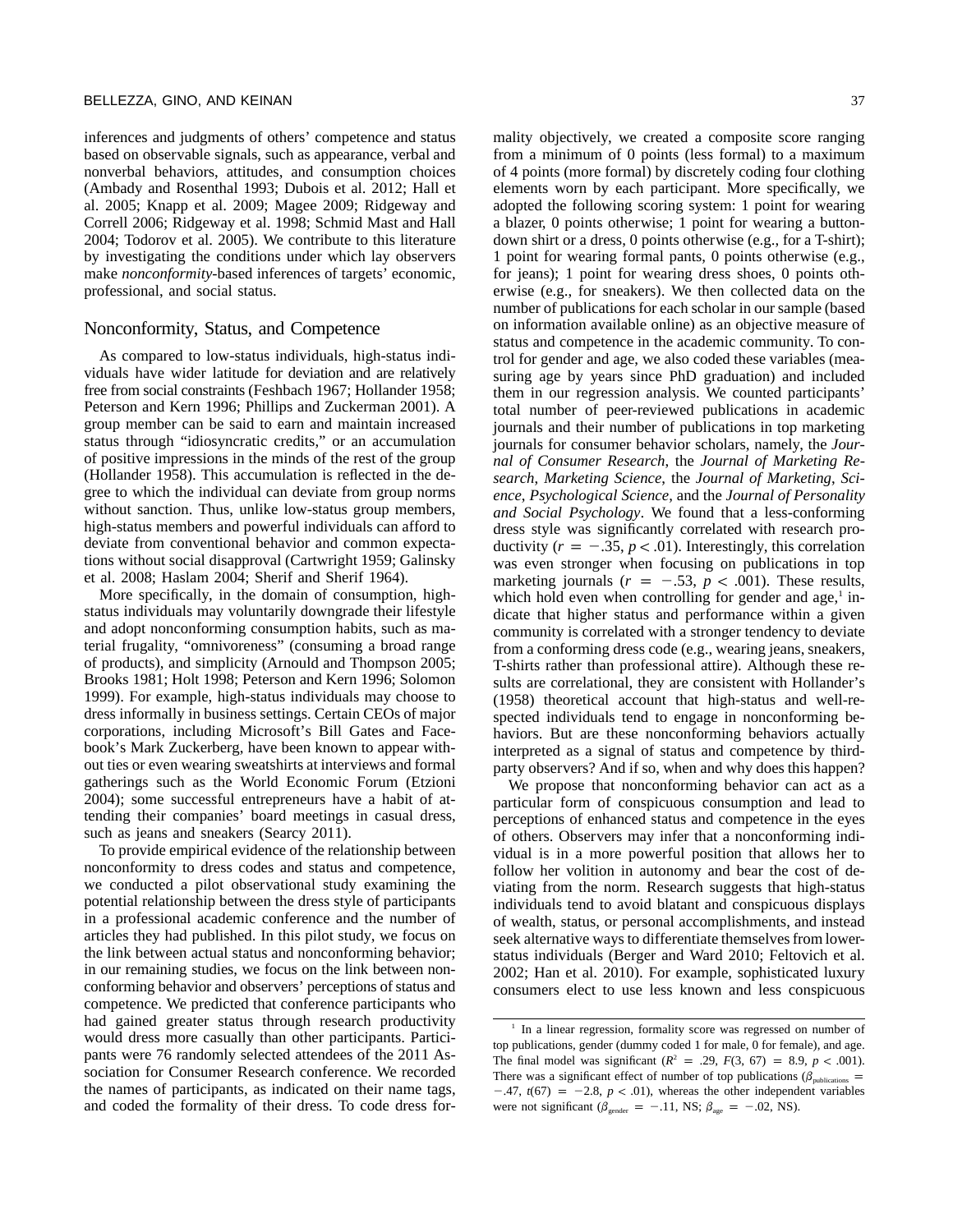luxury brands. We investigate the conditions under which nonconforming behaviors, such as entering a luxury boutique wearing gym clothes rather than an elegant outfit or wearing red sneakers in a professional setting, can serve as an alternative, nonconventional form of conspicuous consumption. In line with research on status beliefs and impression formation (Hollander 1958; Ridgeway and Correll 2006; Ridgeway et al. 1998), we examine inferences of both status and competence. Status is defined as a higher position compared to others on some dimension (wealth, hierarchy, etc.), and it relates to the respect one has in the eyes of others (Magee and Galinsky 2008). Competence refers to the perceived ability to successfully pursue and perform specific tasks (Fiske et al. 2002).

We argue that inferences of greater status and competence from nonconforming behavior result from observers' attributions of the nonconforming individual's autonomy. Autonomy refers to self-governance and self-regulation (Ryan and Lynch 1989). The central idea in the concept of autonomy is indicated by the etymology of the term: *autos* (self) and *nomos* (rule or law). Thus autonomous individuals tend to act independently and behave according to their own rules. The significance of freedom and autonomy is built into the founding documents of the United States, and the idea that individuals are independent and autonomous is pervasive and generally greatly admired (Dworkin 1988; Markus and Schwartz 2010). Especially in Western cultures that place high value on individualism and independence, resisting group pressure can be perceived as a brave and bold gesture (Baumeister 1982; Galinsky et al. 2008; Kim and Markus 1999). Here, we suggest that nonconformity can be perceived as admirable behavior that reflects high levels of autonomy and control. While being easily influenced by others is not an admired personal trait (see Jetten, Hornsey, and Adarves-Yorno 2006), deviating from the norm signals freedom and autonomy from the pressure to conform (Phillips and Zuckerman 2001; Thompson et al. 2006) and thus can fuel positive inferences in the eyes of others (Van Kleef et al. 2011; Simonson and Nowlis 2000). Hence, we predict that observers will infer enhanced status and competence from signals of nonconformity because they believe that nonconforming individuals have greater autonomy to act according to their own volition and bear the cost of nonconforming:

- **H1**: Nonconforming behavior can lead to greater inferences of status and competence as compared to conforming behavior.
- **H2**: Positive inferences of status and competence from nonconforming behavior will be mediated by observers' attributions of the nonconforming individual's autonomy.

*Characteristics of the Observers.* We investigate the impact of individual differences in observers' need for uniqueness (Nail et al. 2000; Snyder and Fromkin 1977) on how they interpret signals of nonconformity. Consumers' need for uniqueness reflects individual differences in motivations for distinguishing the self via consumer goods that manifest the willful pursuit of differentness relative to others (Tian, Bearden, and Hunter 2001). Individuals with a high level of need for uniqueness are particularly sensitive to the degree to which they are seen as similar to others and are more likely than others to exhibit behaviors that establish a sense of specialness, such as acquiring unique or scarce products (Snyder 1992).

Previous research on uniqueness motive demonstrates its impact on consumption choices and behavior (Ariely and Levav 2000; Chan et al. 2012; Cheema and Kaikati 2010; Irmak et al. 2010; Lynn and Harris 1997; Maimaran and Wheeler 2008; Ratner and Kahn 2002; Simonson and Nowlis 2000; White and Argo 2011). For example, consumers with a high level of need for uniqueness tend to prefer objects that deviate from norms over those that comply with norms (Lynn and Harris 1997; Snyder and Fromkin 1977; Tian et al. 2001); these consumers often demonstrate nonconforming preferences in group contexts to distinguish themselves from others (Ariely and Levav 2000). Our studies measure *observers'* need for uniqueness and examine how such uniqueness motives impact the inferences observers make about a nonconforming individual. That is, rather than examining how need for uniqueness impacts consumers' decision to conform or not conform, we examine how it impacts the inferences they make about other individuals who deviate.

We hypothesize that individual differences related to need for uniqueness, as measured through the Tian et al. (2001) scale, will moderate the red sneakers effect. Research on uniqueness emphasizes that people who score relatively high on need for uniqueness often deviate from the norm in order to assert their differentness, affirm strong character and, thus, enhance their social-image (Gross 1977; Tian et al. 2001). Moreover, high need-for-uniqueness individuals are relatively free from social constraints imparted by others and exhibit high levels of autonomy (Snyder and Fromkin 1977). Accordingly, we expect those individuals who score high on need for uniqueness to associate (as external observers) higher autonomy, status, and competence with nonconforming behaviors relative to individuals with low need for uniqueness. Therefore, we predict that:

**H3**: Positive inferences of status and competence and attributions of autonomy from nonconforming behavior will be moderated by observers' need for uniqueness; observers with high levels of need for uniqueness will infer more status, competence, and autonomy from nonconforming rather than conforming behavior as compared to observers with low levels of need for uniqueness.

We also examine observers' familiarity with the environment and consumption context as an important boundary condition for the red sneakers effect. Familiarity with the context is critical in verifying and understanding the signal of nonconformity (Hollander 1958). In the consumer behavior domain, individuals who are familiar with the context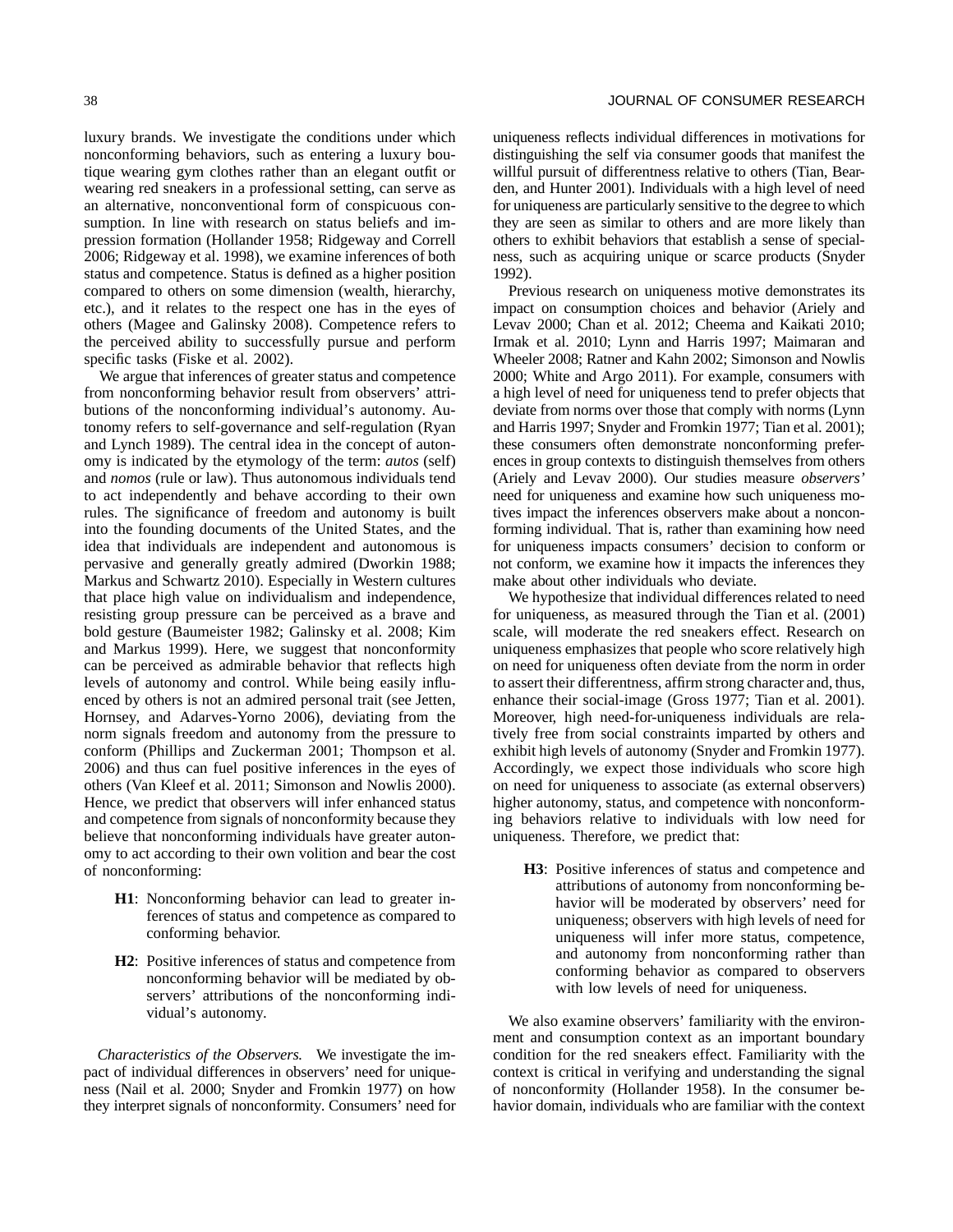are capable of finer, more articulated discrimination in that specific environment compared to those who are not and they rely less on the ownership of prototypical product symbols (Solomon 1999). Accordingly, we predict that only observers who are familiar with the consumption context and have experience observing and interpreting individuals' behavior in this specific context will infer greater status and competence from signals of nonconformity rather than from signals of conformity. For example, in the setting of our observational study, conference participants may infer that their colleagues are violating the dress code with their casual attire, but observers who are not part of this specific community or who have no past experience with it will not make such attributions. Instead, they might infer that nonconforming individuals are unaware of the dress code or cannot afford nicer clothes. Thus, inferences of status and competence require the observer to be somewhat familiar with the environment. We therefore predict that:

**H4**: Nonconforming behavior will be interpreted as a positive signal of status and competence as long as the observer is familiar with the environment.

*Characteristics of the Environment.* Nonconformity signals can only occur in environments that have strong norms and shared standards, with a social expectation of conformity to these norms (Walker and Heyns 1962). For example, formal and prestigious contexts (e.g., a black-tie event, a business meeting) are typically characterized by an official dress code or behavioral etiquette. Accordingly, in all our experiments we examine prestige settings with expected norms of appropriate conduct (e.g., luxury boutiques, golf clubs, professional symposiums at business schools), and we define nonconforming behaviors as those that deviate from such behavioral standards. Consistent with the notion that individuals integrate specific environmental information into their overall evaluations, inferences, and choices (Belk 1975; Herr 1989; Swait and Adamowicz 2001), we investigate the role of context on perceptions of status and competence derived from signals of nonconformity. We suggest that nonconformity is likely to fuel perceptions of greater status and competence in prestigious contexts, with expected behavioral norms and relatively high standards of conduct. For example, in the setting of our first study, luxury boutiques, we find that shop assistants attribute higher potential to a prospect wearing casual gym clothing than to one wearing an elegant dress. We would not expect to detect a similar red sneakers effect in the context of an ordinary store that lacks the expected norm of being nicely dressed. Thus, we propose that a nonconforming behavior will signal status and competence in the eyes of others in prestige contexts with shared standards of formal conduct. We predict that:

**H5**: Nonconforming behavior will lead to higher inferences of status and competence in prestigious contexts with expected norms than in less prestigious contexts.

*Characteristics of the Nonconforming Behavior.* We investigate the extent to which a specific nonconforming behavior is perceived as deliberate and intentional as another important boundary condition for the red sneakers effect. A behavior is defined as deliberate if the actor set out to produce the action (Malle and Knobe 1997), and an intention is generally understood as a determination to engage in a particular behavior (Atkinson 1964). We suggest that observers attribute heightened status and competence to nonconformity when they believe that the nonconforming individual is purposely deviating from an accepted, established norm. That is, the observer assumes that the nonconforming individual is both aware of the norm and potentially able to conform, but deliberately decided to adopt a nonconforming conduct. In contrast, we expect that when a nonconforming behavior is perceived as unintentional, it will no longer be associated with enhanced perceptions of status and competence. For example, when a nonconforming behavior appears dictated by lack of a better alternative (as in the case of observing a poorly dressed person who is homeless) rather than by a deliberate dress choice, it will not lead to positive inferences in the eyes of others.

Similarly, we expect enhanced attributions of autonomy derived from signals of nonconformity to dissipate when the deviant behavior is perceived as unintentional. This prediction is in line with research suggesting that intentionality and autonomy are strongly and positively associated (Deci and Ryan 1987). Thus, we hypothesize that:

**H6**: When a specific nonconforming behavior is perceived as unintentional, it will no longer be associated with status, competence, and autonomy.

## Overview of the Present Research

We test our hypotheses and theoretical framework, depicted in figure 1, in five laboratory and field studies that employ different types of nonconformity and different populations of participants. Resistance to conformity pressures can take distinct forms across individuals. Of particular relevance to our work is Tian et al.'s (2001) conceptualization, which suggests that consumers exhibit three main behavioral manifestations of nonconformity. First, "creative choice counterconformity" refers to the tendency of some consumers to seek social differentness by selecting original, novel, or unique consumer goods (e.g., wearing a colorful, unusual tie to a formal event). Second, "unpopular choice counterconformity" reflects the selection or use of products and brands that strongly violate and disrupt existing norms of proper conduct (e.g., wearing a tie around one's head in a formal context). Finally, "avoidance of similarity" entails a downgrading of one's consumption style and refers to a loss of interest in, or discontinued use of, possessions to move away from the norm and reestablish one's differentness (e.g., not wearing a tie in a formal context). In our research, we focus on behavioral dimensions of nonconformity that entail some deviance from the norm but are not perceived as a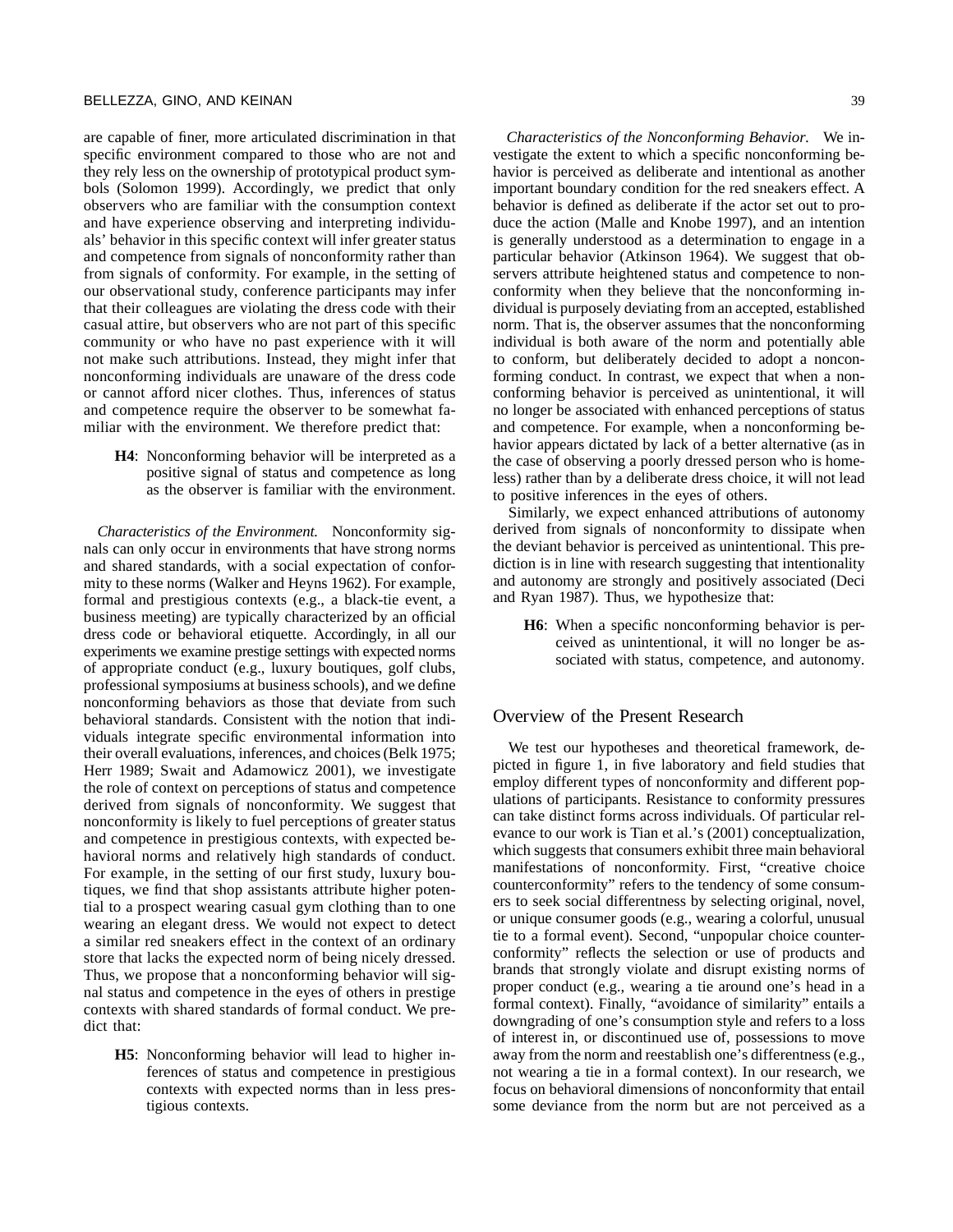## **FIGURE 1**

#### THEORETICAL FRAMEWORK AND HYPOTHESES



strong disruption and violation of the norm. Accordingly, the manipulations in our studies center on creative nonconformity and avoidance of similarity—that is, manifestations of nonconformity within the realm of commonly accepted behaviors.

Study 1 examines the responses of shop assistants in luxury boutiques in Milan, Italy, and illustrates that nonconformity, as compared to conformity, leads to inferences of higher status among individuals who are familiar with the environment. Study 2 investigates the effect of nonconformity and the role of the prestige context in a professional setting by testing students' responses to the dress style of their professors. Study 3 delves into the underlying mechanisms of the red sneakers effect and demonstrates that inferences of status and competence are mediated by the autonomy that participants perceive in the individual's nonconforming behavior. Moreover, this study shows that the positive inferences dissipate when the nonconforming behavior is perceived as unintentional. Study 4 examines the moderating role of observers' need for uniqueness and shows that participants with high levels of need for uniqueness tend to attribute more status and competence to nonconforming behaviors as compared to participants with lower needs for uniqueness. Finally, in a follow-up study we increase the validity of our findings by examining nonconformity and need for uniqueness outside the laboratory.

## **RESEARCH DESIGN AND FINDINGS**

# Study 1: Status Inferences Based on a Nonconforming Dress Style

We begin our investigation by examining whether individuals confer greater status to people who do not conform to shared norms of behavior in a given context. We create vignettes that describe a potential client who enters an elegant boutique and engages in either conforming or nonconforming behavior. We employ two different operationalizations of nonconforming behavior to luxury stores. In study 1A, we manipulate nonconformity through style of dress (e.g., entering the store wearing a gym outfit vs. a dress), and in study 1B we examine consumers' use of wellknown brand names (e.g., wearing a Swatch watch vs. a Rolex). We selected luxury boutiques as an experimental setting due to their established and commonly perceived behavioral norm of elegant dress. Thus, we expect that in this specific context, rather than in ordinary stores, a casual dress style will stand out and will be perceived as a deviation from the established standard. Moreover, we consider the case of people who are either familiar or less familiar with the context being examined by comparing the responses of two samples: shop assistants in luxury shops in downtown Milan, Italy, and women recruited in Milan's central train station. We predict that participants who are familiar with the context (i.e., the shop assistants) will confer greater status to the nonconforming client rather than to the conforming one. However, we expect the effect to be attenuated or even reversed for participants who are less familiar with the context (i.e., pedestrians recruited at the central station). Prior to running studies 1A and 1B, we conducted an exploratory interview in Rome with the store manager of a prestigious luxury brand. According to him, shoppers at high-end boutiques generally wear elegant and expensive clothing, in keeping with the store's luxury atmosphere. However, he admitted that his store's very top clientele also includes customers who dress quite casually. Therefore, we expect shop assistants in luxury boutiques, who are familiar with the environment and are motivated to determine the status of potential customers, to be able to detect and interpret the unconventional behavior of potential customers as a signal of status.

*Method.* We recruited 109 female adults in downtown Milan. All participants responded to a short survey in Italian and received a pen for participating in the study. Fifty-two participants were shop assistants working in boutiques selling luxury brands such as Armani, Burberry, Christian Dior, La Perla, Les Copains, and Valentino (i.e., individuals familiar with the environment of a high-end boutique). On average, shop assistants had 12 years of experience in the fashion sector and an estimated net income ranging from €14,400 to €16,800 per year. The other 57 female participants were recruited at Milan's central station (i.e., individuals less familiar with the environment of a high-end boutique). The estimated average net income for women living in Milan is  $\text{\textsterling}15,800$  (Registry Office Milan 2011). Thus, both groups share comparable demographic profiles (gender, age, income, and nationality), but the first group is better acquainted with the environment of luxury boutiques than the second group.

Participants completed the study in their own environment (boutique or train station) and were randomly assigned to one of two conditions: conforming versus nonconforming potential client. Participants in each condition read a vignette about a potential client entering a luxury boutique. In study 1A, the text read: "Imagine that a woman is entering a luxury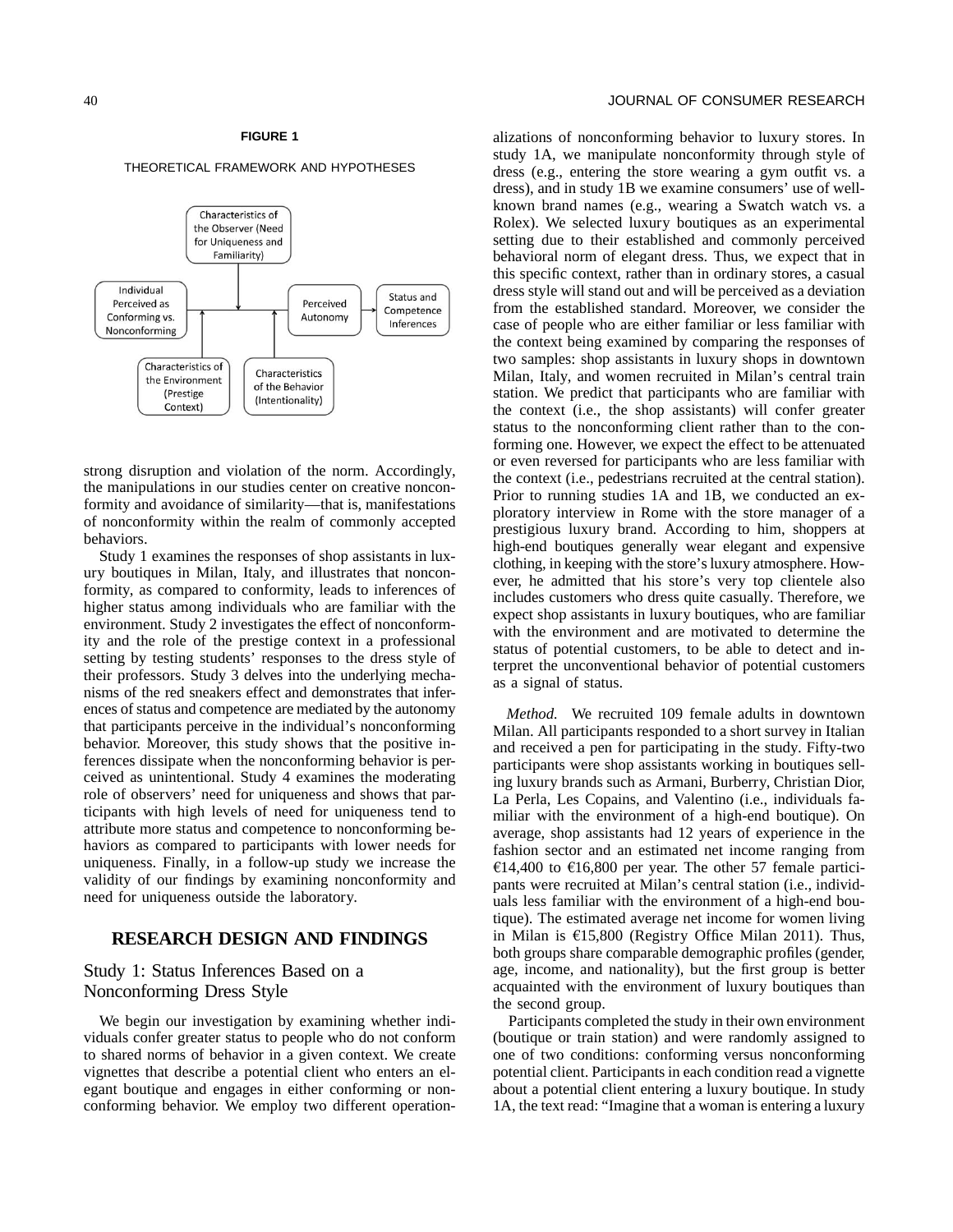boutique in downtown Milan during winter. She looks approximately 35 years old." Participants in the nonconforming condition next read: "She is wearing gym clothes and a jacket." Participants in the conforming condition next read: "She is wearing a dress and a fur coat." After reading the vignette, participants answered questions, using 1–7 scales, to assess whether they believed the individual described could be a potential client at the luxury store and whether she might be a VIP or a celebrity. Specifically, participants answered three questions assessing the woman's status as a luxury client: 1. "How likely is the woman described to purchase something in the store?"  $(1 = \text{very unlikely}, 7 =$ very likely). 2. "Imagine that the woman described were to buy something. Would she spend more or less than the average store client?"  $(1 = \text{less than average}, 7 = \text{more than})$ average). 3. "Can she afford the most expensive items in the store?"  $(1 =$  definitely yes,  $7 =$  definitely no). We averaged the three items and used the resulting measure of status as a luxury client as the first dependent variable in our analyses. Next, participants answered one question assessing the client's perceived status as a celebrity, the second dependent variable: "Is she likely to be a VIP or a celebrity?"  $(1 = \text{very unlikely}, 7 = \text{very likely})$ . In study 1B, participants in both conditions read: "Imagine that a woman is entering a luxury boutique in downtown Milan during summer. She looks approximately 35 years old." Next, participants in the nonconforming condition read: "She is wearing plastic flip-flops and she has a Swatch on her wrist." Participants in the conforming condition read: "She is wearing sandals with heels and she has a Rolex on her wrist." After reading the description of the client, participants answered the same questions as in study 1A.

*Results* (*Study 1A*)*.* A 2 (nonconforming vs. conforming client)  $\times$  2 (familiar vs. unfamiliar observer) between-subjects ANOVA using ratings of the potential as a luxury client  $(\alpha = .88)$  as the dependent variable revealed a significant main effect for nonconformity  $(F(1, 104) = 4.9, p < .05)$ , no main effect for familiarity  $(F(1, 104) = .82, NS)$ , and a significant interaction  $(F(1, 104) = 37.7, p < .001)$  depicted in figure 2A. Shop assistants familiar with the environment granted greater status to the nonconforming client rather than to the conforming client ( $M_{\text{nonconforming}} = 4.9 \text{ vs.}$ )  $M_{\text{conforming}} = 3.8$ ,  $t(49) = 2.8$ ,  $p < .01$ ). In contrast, participants unfamiliar with the context granted less status to the nonconforming client than to the conforming one  $(M_{\text{nonconforming}} = 3.5 \text{ vs. } M_{\text{conforming}} = 5.7, t(55) = 5.8, p <$ .001). We conducted a similar ANOVA using celebrity status as the dependent variable and found a similar pattern of results. The main effect for nonconformity was significant  $(F(1, 104) = 8.1, p < .01)$ , while the main effect for familiarity was not  $(F(1, 104) = 1.7, NS)$ . Consistent with our predictions, we found a significant interaction between conformity and familiarity  $(F(1, 104) = 15.5, p < .001$ ; see fig. 2B). Shop assistants believed that the nonconforming client was more likely than the conforming client to be a celebrity or a VIP ( $M_{\text{nonconforming}} = 4.9$  vs.  $M_{\text{conforming}} = 2.5$ ,  $t(49) = 5.4$ ,  $p < .001$ ; there was no significant difference

#### **FIGURE 2**

#### STUDY 1A RESULTS: THE EFFECT OF NONCONFORMITY AND FAMILIARITY WITH THE ENVIRONMENT



between conditions for participants unfamiliar with the luxury boutiques ( $M_{\text{nonconformine}} = 4.0$  vs.  $M_{\text{conformine}} = 4.3$ , NS).

*Results* (*Study 1B*)*.* A 2 (nonconforming vs. conforming client)  $\times$  2 (familiar vs. unfamiliar observer) between-subjects ANOVA using ratings of the status as a luxury client  $(\alpha = .74)$  as the dependent variable revealed a significant main effect for nonconformity  $(F(1, 104) = 10.9, p < .001)$ , no main effect for familiarity  $(F(1, 104) = .02, NS)$ , and a significant interaction  $(F(1, 104) = 35.0, p < .001)$ . Shop assistants granted greater status to the nonconforming client than to the conforming one ( $M_{\text{nonconforming}} = 4.8$  vs.  $M_{\text{conforming}}$  $p = 4.2$ ,  $t(50) = 2.1$ ,  $p < .05$ ); participants with no familiarity with the environment did just the opposite  $(M_{\text{nonconforming}} =$ 3.4 vs.  $M_{\text{conforming}} = 5.6$ ,  $t(54) = 5.9$ ,  $p < .001$ ). A similar ANOVA using perceived celebrity status as the dependent variable revealed no main effect for nonconformity (*F*(1, 103) = 2.5, NS) or for familiarity  $(F(1, 103) = .96, NS)$ and a significant interaction between these two factors (*F*(1,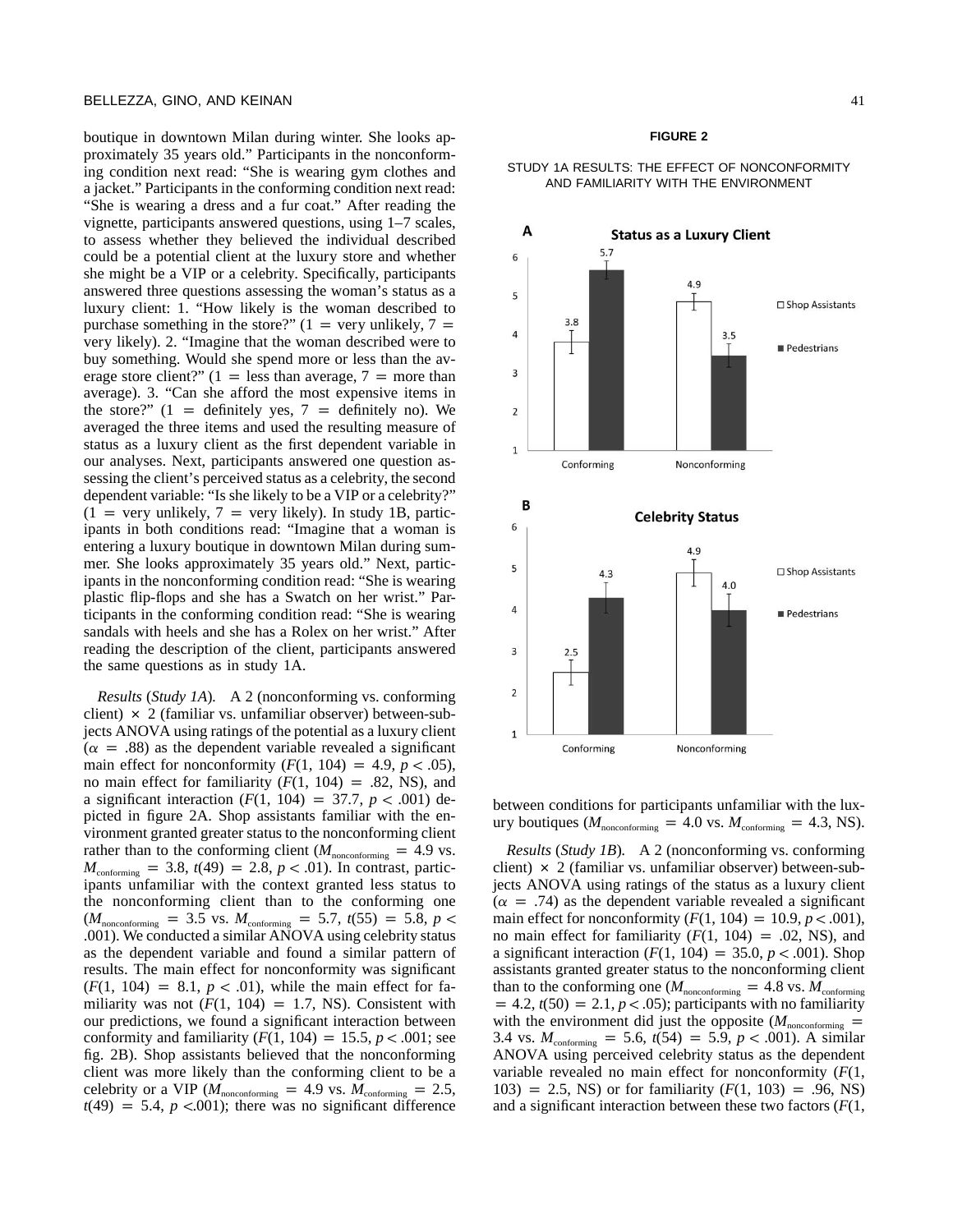103) = 7.9,  $p < .01$ ). Mimicking the results of study 1A, shop assistants granted greater status to the nonconforming client than to the conforming one  $(M_{\text{nonconforming}} = 4.6 \text{ vs.})$  $M_{\text{conforming}}$  = 3.0,  $t(49)$  = 3.2,  $p$  <.01), and there was no significant difference between conditions for pedestrians  $(M_{\text{nonconforming}} = 3.9 \text{ vs. } M_{\text{conforming}} = 4.4, \text{ NS}).$ 

*Discussion.* Consistent with our hypotheses, the results of study 1 show that observers grant higher status to a nonconforming individual than to a conforming one, as long as the observers are familiar with the environment. Specifically, shop assistants at luxury boutiques perceived a client to be more likely to make a purchase and to be a celebrity when she was wearing gym clothes or a Swatch than when she was wearing an elegant dress or a Rolex. The effect for pedestrians recruited at Milan's central station was attenuated or even reversed. These participants, of similar background but less familiar with the luxury boutique environment, tended to perceive the shopper with the elegant outfit as being of higher or similar status relative to the poorly dressed shopper. The shop assistants' status inferences are consistent with research demonstrating that conspicuous consumption of brands and explicit use of other status symbols is often associated with low-status groups (Feltovich et al. 2002; Han et al. 2010; Mazzocco et al. 2012). We analyzed shop assistants' open-ended comments and conducted follow-up questions to clarify their status inferences. Interestingly, the shop assistants in our study seemed to believe that the nonconforming client was purposely deviating from the accepted norm of appropriate behavior in an attempt to distinguish herself from the average shopper. Some participants in the nonconforming condition believed, in the words of one of them, that poorly dressed shoppers are often "playing a role and doing it on purpose." One shop assistant stated that "wealthy people sometimes dress very badly to demonstrate superiority" and that "if you dare enter these boutiques so underdressed, you are definitely going to buy something." In contrast, it did not occur to pedestrians that a shopper might purposely enter a luxury store poorly dressed. These remarks suggest that status inferences may be driven by perceived deliberateness of the individual's nonconforming behavior. The scenarios tested in this study bring to mind the famous scene from the film *Pretty Woman* of Julia Roberts's character shopping on Rodeo Drive in Beverly Hills. Consistent with our conceptualization, the character's nonconforming dress style did not lead to inferences of high status by store clerks because it did not appear to be intentional. We will directly test this proposition in study 3 by manipulating the extent to which nonconforming behavior is depicted as deliberate or unintentional.

In study 2, we seek to complement the findings of study 1 by testing our hypotheses in a more controlled laboratory environment. We will examine the consequences of nonconformity through down-dressing in a professional setting and the role of the prestige of the context with relatively high standards of conduct. Since in study 1 we demonstrated the boundary condition of familiarity with the environment, in the studies that follow, we focus on participants who are familiar with the particular environment, and we assess the degree of their familiarity as a precondition.

#### Study 2: Nonconformity in Professional Settings

In this study, we examine the effect of nonconforming behavior in a more professional context by testing students' responses to the dress style of their professors. In professional settings, nonconformity, and casual dress style in particular, are typically viewed as costly behaviors that could potentially damage one's employment or promotion prospects (De Souza et al. 2003; Michaels 2012). Given the context, we measure status in terms of respect by others and competence in terms of workplace performance. In addition, we investigate the role of prestige of the context by manipulating between-subjects the reputation of the setting described in the experiment. We predict that students will perceive a male professor who wears a T-shirt and is unshaven (i.e., nonconforming) as having higher professional status and competence than a professor who wears a tie and shaved (i.e., conforming), but only when the professor teaches at a top school where established norms exist regarding formal attire at work.

*Method.* We recruited 159 respondents (55% female,  $M_{\text{gas}}$ )  $p = 23$ ) at Harvard University in Boston who participated in a series of unrelated lab studies. The vast majority of respondents were current students at local universities (83%), thus ensuring that our sample was familiar with the experimental stimuli (i.e., descriptions of professors). We randomly assigned participants to one of four conditions, in a 2 (conforming vs. nonconforming individual)  $\times$  2 (prestige context vs. nonprestige context) between-subjects design. We manipulated the conformity of the dress style of the professor by telling participants that the professor typically wears a tie and is clean-shaven (conforming) or that he typically wears a Tshirt and has a beard (nonconforming). To manipulate the prestige of the context, we varied whether or not the university the professor teaches at was described as a top-tier university. Participants read the following description: "Mike is 45 years old and teaches at a university [a top-tier university]. He typically wears a tie [a T-shirt] to work and is clean-shaven [has a beard]." Participants then assessed the professor's professional status and competence by answering three questions. 1. "How well respected is Mike by his students?"  $(1 = not$ respected at all,  $7 =$  extremely well respected). 2. "How do you expect him to perform in class as a teacher?"  $(1 = p$ oor,  $7$  = excellent). 3. "How do you expect him to perform as a researcher?"  $(1 = poor, 7 = excellent)$ . We averaged the three items ( $\alpha = .80$ ) and used the resulting measure as the dependent variable in our analysis. Participants also answered a manipulation check for our conformity manipulation: "How conforming to his work environment is Mike's style?"  $(1 =$ not conforming at all,  $7 =$  extremely conforming).

*Results.* The manipulation check confirmed that the shaved professor wearing a tie was perceived to be significantly more conforming to his work environment than the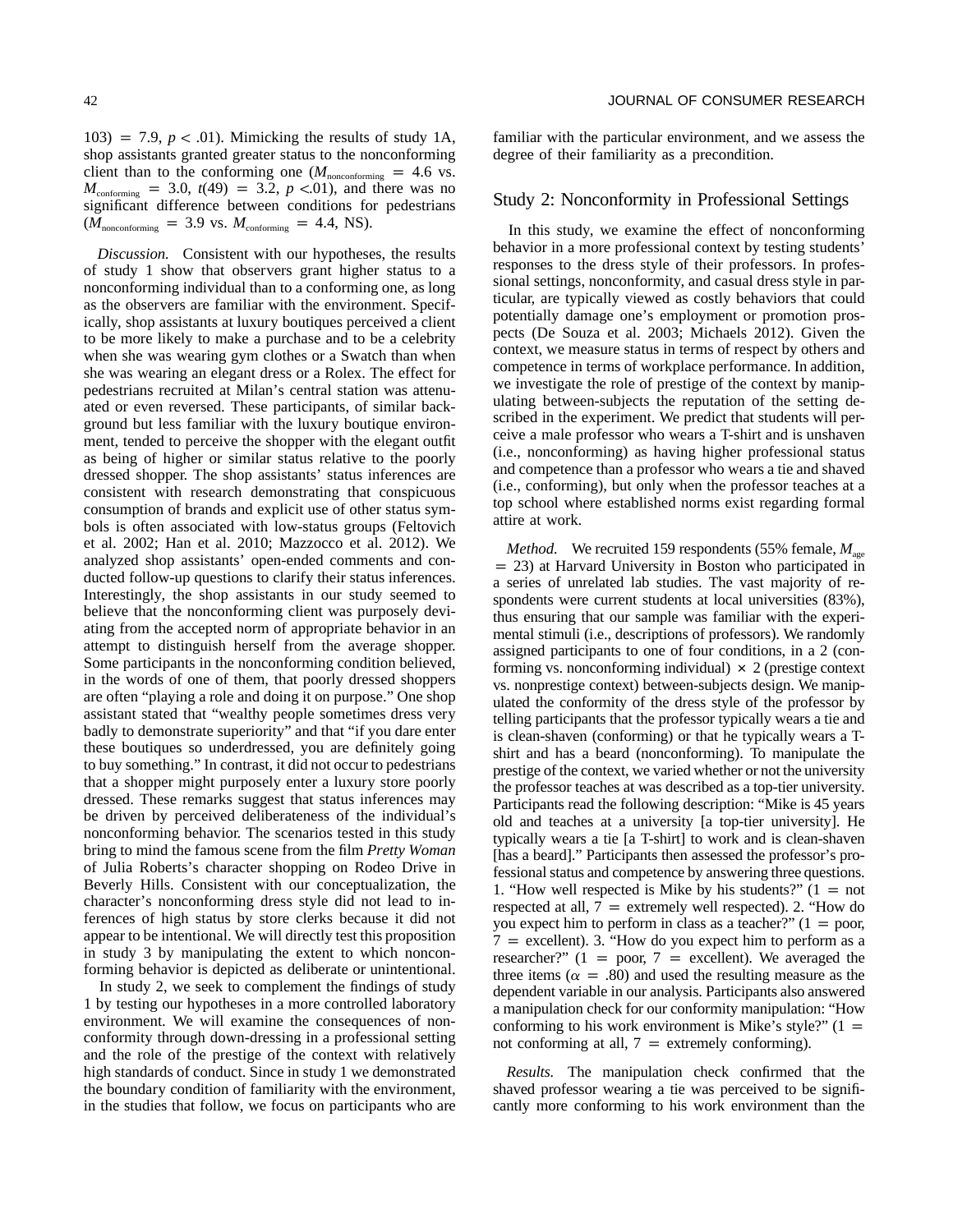unshaved professor wearing a T-shirt ( $M_{\text{conformine}} = 5.7$  vs.  $M_{\text{nonconforming}} = 2.9$ ,  $t(156) = 13.8$ ,  $p < .001$ ). As a further manipulation check, we conducted a 2 (conforming vs. nonconforming individual)  $\times$  2 (prestige context vs. nonprestige context) between-subjects ANOVA using ratings of conformity as the dependent variable. The analysis revealed a significant main effect for nonconformity  $(F(1, 154) = 165.2,$  $p < .001$ ), a significant main effect for prestige context ( $F(1, 1)$ ) 154) = 5.0,  $p < .05$ ), and a significant interaction ( $F(1, 154)$ )  $p = 6.0$ ,  $p < .05$ ). Given the statistical significance of both treatment variables and their interaction, we proceeded with an analysis of the effect sizes to compare the relative impact of each factor (Perdue and Summers 1986). The effect size of the nonconformity manipulation ( $\eta_{\text{nonconformity}}^2 = .52$ ) was respectively 16 and 14 times larger than the effect size of the prestige context manipulation ( $\eta_{\text{preslige}}^2 = .03$ ) and of the interaction ( $\eta_{\text{interaction}}^2$  = .04), suggesting that our nonconformity manipulation was successful.

Next, we conducted a similar  $2 \times 2$  between-subjects ANOVA using ratings of the professor's professional status and competence as the dependent variable. The analysis revealed a significant main effect for prestige context (*F*(1,  $155$ ) = 6.1,  $p < .05$ ), a nonsignificant main effect for nonconformity  $(F(1, 155) = .70, NS)$ , and a significant interaction  $(F(1, 155) = 13.0, p < .001)$ , depicted in figure 3. As predicted, when the school was described as prestigious, students attributed significantly more status and competence to the nonconforming professor than to the conforming one  $(M_{\text{nonconforming}} = 5.7 \text{ vs. } M_{\text{conforming}} = 5.0, t(83) = 3.3, p <$ .01). In contrast, when no information about the school was provided, there was a marginally significant difference between conditions in favor of the conforming individual  $(M_{\text{nonconforming}} = 4.8 \text{ vs. } M_{\text{conforming}} = 5.2, t(72) = 1.8, p =$ .07). These results suggest that people attribute higher status and competence to individuals who are nonconforming rather than conforming in prestigious contexts with expected norms of formal conduct. We also checked whether participants' gender would impact status attributions. We conducted the same ANOVA analysis including gender as a control variable and found no significant effect for this demographic variable.

*Discussion.* Study 2 extends the findings of study 1 regarding the relationship between signals of nonconformity and perceptions of status and competence by examining this link in a different domain. We find that students perceive an unshaven professor who wears a T-shirt to have higher professional status and competence than a shaven professor who wears a tie, but only in a prestigious context, with relatively high standards of conduct.

Individuals can deviate from the norm and nonconform in several ways (Tian et al. 2001). While studies 1 and 2 operationalized nonconformity as dressing down, in the next study we examine nonadherence to dress codes through an original product choice (i.e., wearing a red bow tie at a formal black-tie party at a country club). We also examine the role of perceived autonomy as the key mediating mechanism underlying status inferences. Since in this study we

#### **FIGURE 3**

#### STUDY 2 RESULTS: THE EFFECT OF NONCONFORMITY IN PRESTIGE CONTEXTS



tested and demonstrated the boundary condition relative to prestige contexts, in the experiments that follow we examine the red sneakers effect in similar contexts with shared norms of formal conduct (e.g., country clubs, business schools).

# Study 3: Nonconformity Depicted as Unintentional and Perceived Autonomy

The goal of study 3 is threefold. First, it examines nonconforming behaviors in the domain of nonadherence to dress codes from a different angle than studies 1 and 2. Tian et al.'s (2001) theoretical account suggests that consumers' resistance to conformity pressures can have distinct behavioral manifestations, such as downgrading of the consumption style (so-called "avoidance of similarity") or the selection of original and novel consumer goods ("creative choice counterconformity"). While studies 1 and 2 manipulated nonconformity through casual dress styles, study 3 investigates nonconformity through original dress styles. Specifically, we test how participants grant status within a membership club to an individual attending a formal black-tie party. We describe the individual as conforming or nonconforming by manipulating the color of the bow tie he is wearing at the party (black vs. red). Second, in this study we examine another necessary condition of the red sneakers effect. We expect that when a specific nonconforming behavior is "unintentional" (i.e., "it was not his intention to dress in a way that potentially deviates from the norm"), the nonconforming conduct no longer will be associated with enhanced status, competence, and autonomy, as hypothesized. Finally, in study 3 we delve into the mechanisms underlying status and competence inferences resulting from nonconformity. Specifically, we seek to demonstrate that observers attribute higher status and competence in response to signals of nonconformity because they believe that the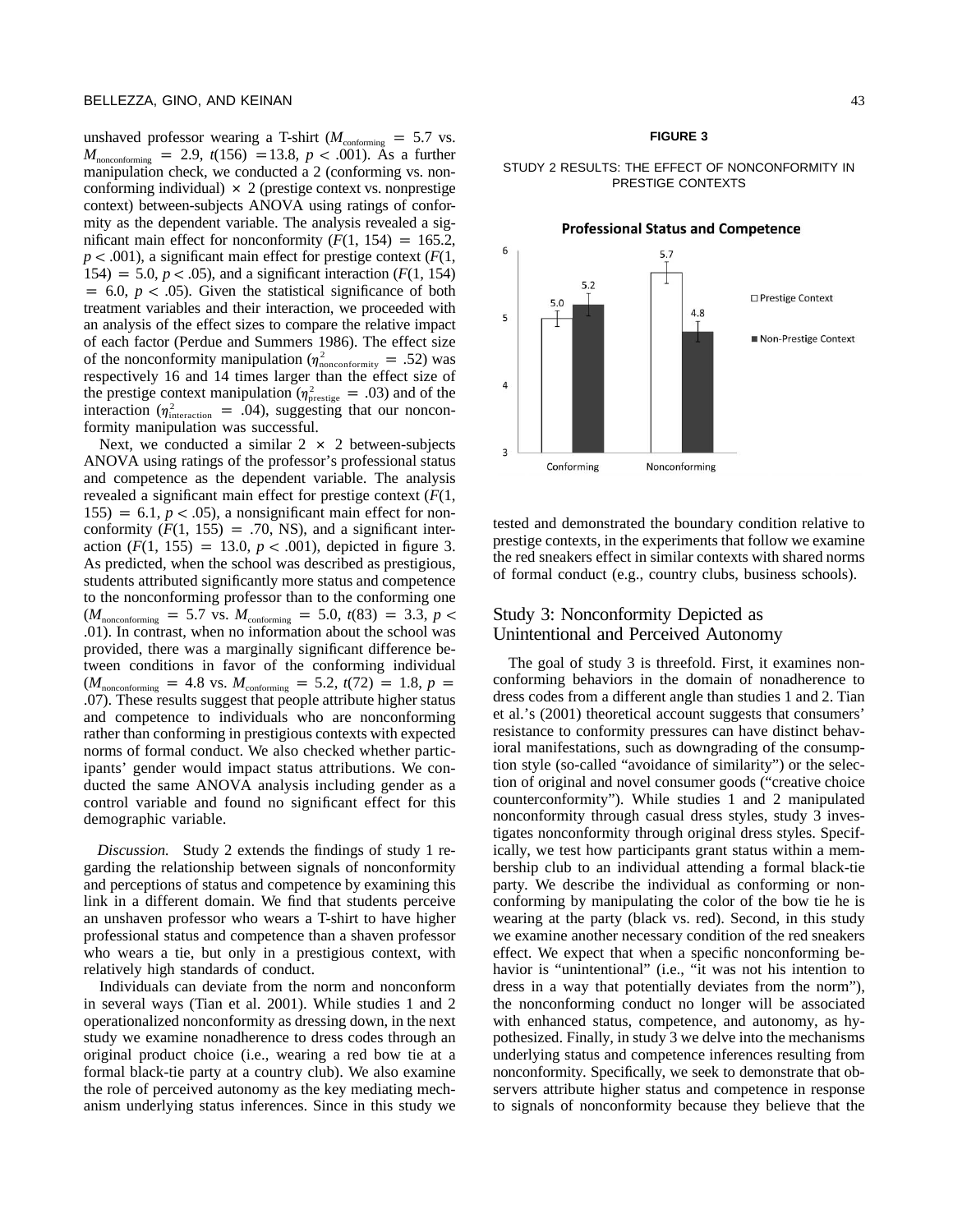nonconforming individual is autonomous and in control, and can afford to act according to his volition, as predicted by hypothesis 2.

*Method.* We recruited 141 participants who responded to a paid online survey on Amazon Mechanical Turk (MTurk; 45% female,  $M_{\text{age}} = 35$ ). Participants were randomly assigned to one of four experimental conditions in a 2 (conforming vs. nonconforming dress style)  $\times$  2 (no intention to deviate vs. control) between-subjects design. We manipulated conformity of dress style by telling participants about Charles, an individual attending a formal black-tie party who was either wearing a red bow tie (nonconforming) or a black bow tie (conforming). Participants read the following description: "Imagine Charles, a 40-year-old man who likes to play golf. This year, Charles's golf club is hosting a blacktie holiday party. Charles decides to wear a red [black] bow tie to the party. Most of the other male invitees are wearing a black bow tie." In addition, we manipulated the deliberateness of the behavior by either depicting the choice as unintentional through an extra statement at the end of the description (no-intention-to-deviate condition) or by omitting this information (control condition). Specifically, participants in the no-intention-to-deviate condition read: "It was not Charles's intention to dress in a way that potentially deviates from the expected dress code." After reading Charles's description, participants assessed his perceived autonomy by rating the following two items ( $\alpha = .66$ ): 1. The extent to which Charles can afford to do what pleases him (1 = He can never afford to do what he wants,  $7 =$ He can always afford to do what he wants). 2. The extent to which Charles is in control over the decision of what to wear  $(1 = \text{not in control at all}, 7 = \text{completely in control}).$ Participants then answered two questions on membership status in the golf club and performance as a golf player: 1. "How likely is Charles to be one of the top members of the country club?"  $(1 = \text{not likely at all}, 7 = \text{extremely})$ likely). 2. "Do you think Charles has won golf competitions/prizes in the past?"  $(1 =$  not likely at all,  $7 =$  extremely likely). We averaged the two items ( $\alpha = .62$ ) and used the resulting measure as the dependent variable in our analyses. Subsequently, participants answered three manipulation-check questions about, respectively, the perceived (1) nonconformity, (2) creativity, and (3) deliberateness of the behavior described: 1. "To what extent does Charles's bow tie conform to the dress code?"  $(1 = not$ conforming at all,  $7 =$  extremely conforming). 2. "How creative is Charles's bow tie choice?"  $(1 = not \text{ creative at})$ all,  $7 =$  extremely creative). 3. "How deliberate is Charles's bow tie choice?"  $(1 = \text{not}$  deliberate at all,  $7 = \text{extremely}$ deliberate). Finally, we asked participants if they ever attended parties or events with formal or semiformal dress codes to assess the general level of familiarity with formal gatherings in the sample.

*Results.* The vast majority of participants (89%) have attended formal gatherings in the past, thus guaranteeing a satisfactory level of familiarity with the scenario being tested.

#### 44 JOURNAL OF CONSUMER RESEARCH

*Manipulation Checks: Nonconformity and Creativity.* As expected, the manipulation checks confirmed that participants perceived wearing a black bow tie to the party as a more conforming and noncreative behavior as compared to wearing a red bow tie. In particular, wearing a black bow tie was perceived as significantly more conforming than wearing a red bow tie ( $M_{\text{conformity}} = 6.5$  vs.  $M_{\text{nonconformity}} =$ 2.3,  $t(139) = 21.2, p < .001$ , and as significantly less creative ( $M_{\text{conformity}} = 2.0$  vs.  $M_{\text{nonconformity}} = 4.8$ ,  $t(139) = 11.8$ ,  $p < .001$ ). As a further check to assess the success and the validity of the manipulation (Perdue and Summers 1986), we also conducted a 2 (nonconforming vs. conforming dress style)  $\times$  2 (no intention to deviate vs. control) betweensubjects ANOVA using ratings of conformity as the dependent variable. As expected, the analysis revealed a significant main effect only for nonconformity  $(F(1, 137) = 453.3,$  $p < .001$ ) but not for deliberateness ( $F(1, 137) = 1.4$ , NS), nor for the interaction between the two factors (*F*(1, 137)  $=$  .81, NS). The same analysis performed on ratings of creativity as the dependent variable revealed an analogous pattern of results with a significant main effect for nonconformity  $(F(1, 137) = 138.3, p < .001)$ , and nonsignificant effects for both deliberateness  $(F(1, 137) = .23, NS)$  and the interaction  $(F(1, 137) = .01, NS)$ .

*Manipulation Check: Deliberateness.* Participants perceived the described behavior as less deliberate in the nointention-to-deviate condition than in the control condition  $(M_{\text{unintentional}} = 4.4 \text{ vs. } M_{\text{control}} = 6.2, t(139) = 6.8, p < .001).$ As a further check, we conducted the same  $2 \times 2$  ANOVA using ratings of deliberateness as the dependent variable. The analysis revealed a significant main effect for nonconformity  $(F(1, 137)) = 4.4$ ,  $p < .05$ ), a significant main effect for deliberateness  $(F(1, 137) = 51.9, p < .001)$ , and a significant interaction  $(F(1, 137) = 13.3, p < .001)$ . Given the statistical significance of both treatment variables and their interaction, we proceeded with an analysis of the effect sizes to compare the relative impact of each factor (Perdue and Summers 1986). The effect size of the deliberateness manipulation ( $\eta_{\text{deliberateness}}^2$  = .28) was nine times larger than the effect size of the nonconformity manipulation  $(\eta_{\text{nonconformity}}^2 = .03)$  and three times larger than the effect size of the interaction ( $\eta_{\text{interaction}}^2$  = .09), suggesting that our deliberateness manipulation was successful.

*Inferences of Status and Competence.* Next, we conducted a 2 (nonconforming vs. conforming dress style)  $\times$ 2 (no intention to deviate vs. control) between-subjects ANOVA using ratings of status within the country club and competence as a golf player as the dependent variable. The analysis revealed a nonsignificant main effect for nonconformity  $(F(1, 137) = 1.5, NS)$ , a significant main effect for deliberateness  $(F(1, 137) = 4.1, p < .05)$ , and a significant interaction  $(F(1, 137) = 3.7, p = .05)$ , depicted in figure 4A. In line with the findings of our previous studies, when the behavior was deliberate, participants granted significantly more status and competence to the individual wearing the red bow tie than to the one wearing the black bow tie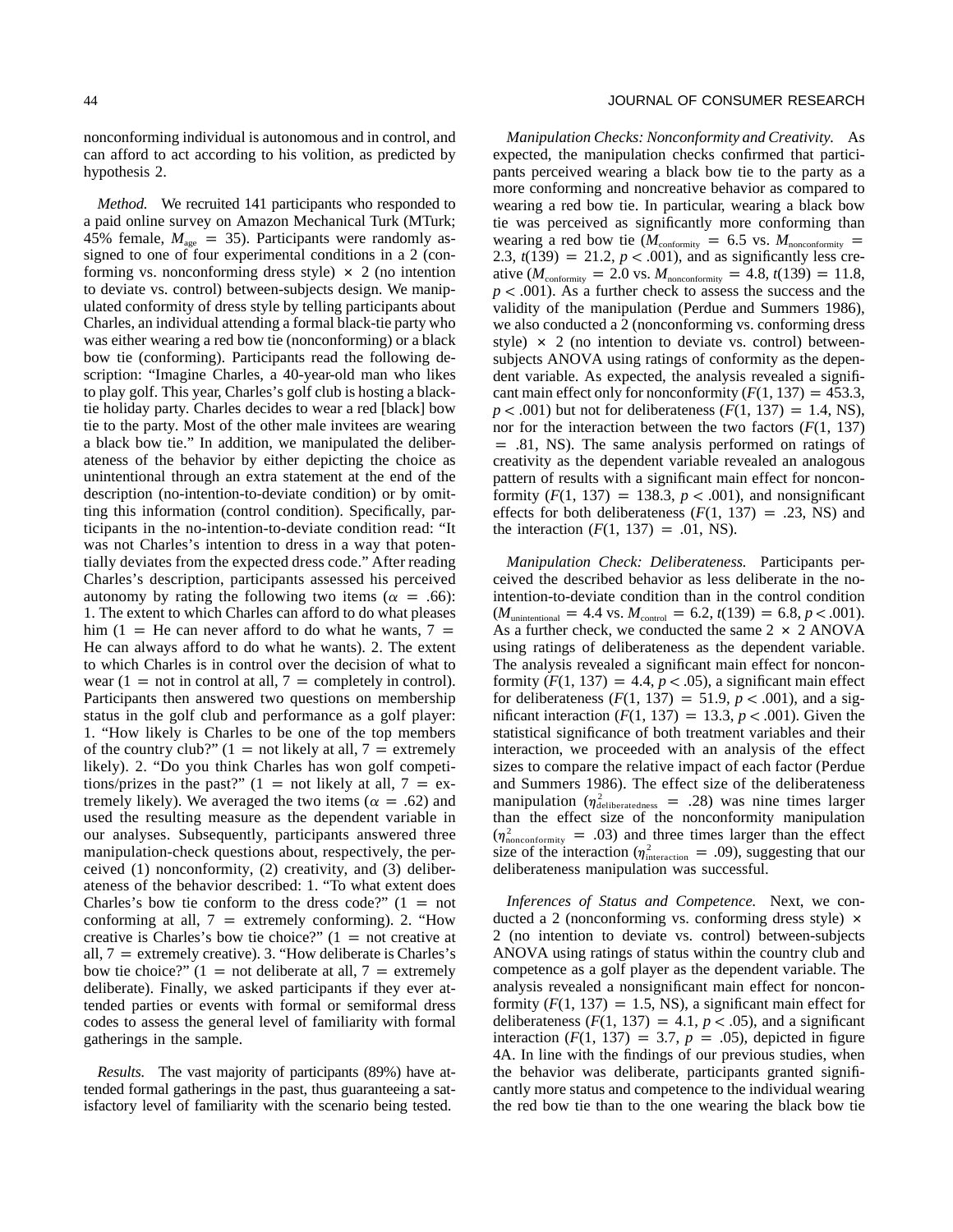#### **FIGURE 4**

#### STUDY 3 RESULTS: UNINTENTIONALITY OF THE NONCONFORMING BEHAVIOR AS BOUNDARY CONDITION



 $(M_{\text{control nonconformity}} = 4.9 \text{ vs. } M_{\text{control conformity}} = 4.2, t(68) =$ 2.4,  $p < .05$ ). In contrast, there was no significant difference between conditions when the behavior was depicted as unintentional ( $M_{\text{unintentional nonconformity}}$  = 4.0 vs.  $M_{\text{unintentional conformity}}$  $p = 4.2$ , NS). Importantly, when comparing the two nonconforming conditions, we found that the positive status and competence inferences associated with wearing a red bow tie significantly decreased when the nonconforming behavior was clearly depicted as unintentional ( $M_{\text{control nonconformity}} = 4.9$ vs.  $M_{\text{unintentional nonconformity}} = 4.0, t(68) = 2.6, p < .001$ . We also checked whether participants' gender would impact status attributions. We conducted the same ANOVA analysis including gender as a control variable and found no significant effect for this demographic variable.

*Perceived Autonomy.* We then performed a similar analysis using ratings of autonomy as the dependent variable. The analysis revealed a significant main effect for nonconformity  $(F(1, 137) = 35.3, p < .001)$ , a significant main effect for deliberateness  $(F(1, 137) = 4.1, p < .05)$ , and a significant interaction  $(F(1, 137)) = 4.8$ ,  $p < .05$ ), depicted in figure 4B. As predicted, when we provided no information about the intentions of the described individual and the behavior was interpreted as deliberate, participants perceived the nonconforming individual as having significantly higher autonomy than the conforming one ( $M_{\text{control nonconformity}} = 6.0$ vs.  $M_{\text{control conformity}} = 4.5$ ,  $t(68) = 6.0$ ,  $p < .001$ ). The nonconformity manipulation elicited a significant difference between conditions also when the behavior was depicted as unintentional ( $M_{\text{unintentional nonconformity}} = 5.2$  vs.  $M_{\text{unintentional conformity}} =$  $4.5$ ,  $t(69) = 2.6$ ,  $p < .05$ ). Importantly, the comparison between the two nonconforming conditions revealed that the perceived autonomy participants associated with wearing a red bow tie was significantly weakened when this nonconforming behavior was depicted as unintentional  $(M_{\text{control nonconformity}} = 6.0 \text{ vs.})$  $M_{\text{uninternal nonconformity}} = 5.2, t(68) = 3.4, p < .001$ , as we predicted. In sum, we find that enhanced perceptions of the nonconforming individual's status, competence, and autonomy dissipate when observers perceive the nonconforming conduct as unintentional.

*Mediated Moderation Analysis.* To test moderation by deliberateness and mediation by perceived autonomy, we conducted a mediated moderation analysis (Edwards and Lambert 2007) examining whether perceived autonomy mediated the detected interaction between nonconformity and deliberateness. As reported above, deliberateness significantly moderated both the dependent variable (status and competence) and the mediator (autonomy). Moreover, when status and competence were regressed on nonconformity, deliberateness, their two-way interaction, and autonomy, the mediator was significant ( $B = .38$ ,  $t(137) = 4.1$ ,  $p < .001$ ), and the effect of the interaction between nonconformity and deliberateness on status and competence became nonsignificant (from  $B = .82$ ,  $t(137) = 1.9$ ,  $p = .05$ , to  $B = .51$ ,  $t(136) = 1.2$ , NS). In a bootstrap analysis, we found that the 95% bias-corrected confidence interval for the size of the indirect effect excluded zero  $(95\% \text{ CI} = .033 \text{ to } .717)$ , suggesting a significant indirect effect.

Taken together, the results of study 3 deepen our understanding of the interactions among the underlying processes of the red sneakers effect. We find that nonconformity leads to inferences of heightened status and competence, as long as the deviant conduct is perceived as deliberate. Moreover, we show that autonomy mediates the interaction between the nonconformity manipulation and deliberateness on status and competence inferences.

*Discussion.* Study 3 extends our previous findings by examining deviance from the norm through a dress choice that denotes originality. We demonstrate that participants perceive an individual wearing a red bow tie at a black-tie party in a country club as a higher-status member in the club and as a better golf player relative to a conforming individual wearing a black bow tie. Importantly, this study explores the role of perceived deliberateness as a boundary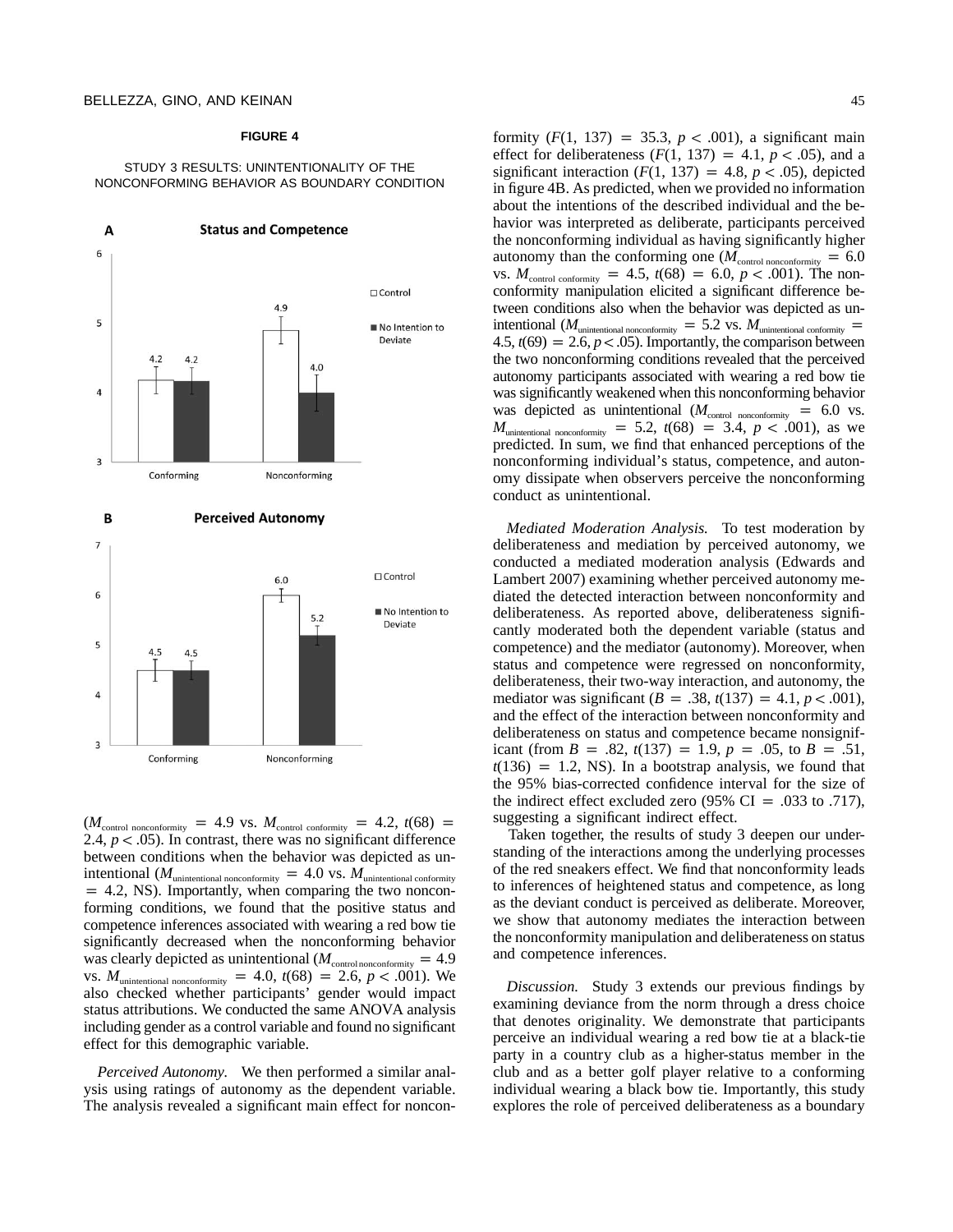condition of the red sneakers effect. As predicted, we find that when the behavior is perceived to be unintentionally nonconforming, the positive inferences associated with nonconformity dissipate. Finally, we provide evidence in support of our proposed mediating mechanism and show that participants infer enhanced status and competence because they believe that the nonconforming individual has the autonomy to follow his preferences and deviate from the norm.

# Study 4: Inferences from a Nonconforming Presentation Style and Observers' Need for Uniqueness

Thus far, our experiments have manipulated nonconformity as nonadherence to expected dress codes. In this study, we extend our findings by examining a different way of deviating from the norm: the styles people use in their PowerPoint presentations in a prestigious competition. We test how participants confer status and competence to a contestant in the MIT's well-known \$100K business competition. We manipulate between subjects whether the contestant adopts his own PowerPoint presentation layout (nonconforming condition) or MIT's official layout (conforming condition). Importantly, we clearly establish the behavioral norm by stating in both conditions that other participants in the contest are using MIT's official background. In this study, we test whether the relationship between nonconformity and perceptions of greater status and competence is moderated by respondents' level of need for uniqueness. Consistent with hypothesis 3, we expect participants with high levels of need for uniqueness, as compared to participants with low levels of need for uniqueness, to confer greater status and competence to the nonconforming individual. Moreover, we seek further support for hypothesis 2 and for the findings of study 3 on the mediating role of perceived autonomy. Finally, in this study we measure the actor's perceived awareness of the typical PowerPoint slide style to confirm that in all conditions the contestant is viewed as knowledgeable of the norm.

*Method.* We recruited 149 participants who responded to a paid online survey on Amazon MTurk (50% female;  $M_{\text{age}} = 37$ ). Participants were introduced to the study and read a description of the actual MIT \$100K competition. They were told, "The MIT \$100K Competition is one of the nation's premier business plan competitions. The capital raising contest is aimed at helping students and researchers in the MIT community start up their firms. The MIT \$100K brings together a network of resources (venture capitalists, entrepreneurs, mentors, and more than \$350K in cash and prizes) to help participants through the funding process of new ventures." Then participants read about John, a candidate in the competition. The study manipulated between subjects whether John adopted his own PowerPoint presentation layout (nonconforming condition) or, like most other contestants, the MIT official layout (conforming condition). Participants read the following description: "Imagine John, a 22-year-old student at MIT, who is participating in the MIT \$100K competition. John has already passed the first round of the contest and is about to participate in the second round. As he is preparing the slides for the presentation of his business plan, he could pick the official MIT background or use a background of his choice for the slides. His slides would have a more unusual and less conventional background. The majority of the other participants are using the official MIT background for the slides. Eventually John decides to use his own [the MIT official] layout for the slide presentation."

Subsequently, participants answered a series of questions. In order to avoid potential order effects, we counterbalanced the appearance of the measures. Specifically, the order of appearance of the dependent variable (perceived status and competence) and the mediator (autonomy) was interchanged, and the moderator (need for uniqueness) appeared either at the beginning or at the end of the survey. We assessed status and competence by asking participants to answer four questions: 1. "How likely is John to win the MIT \$100K competition?"  $(1 = not likely at all, 7 = extremely likely)$ . 2. "How likely is John to become a millionaire entrepreneur one day?"  $(1 = not likely at all, 7 = extremely likely).$  3. "How do you think John's business idea compares to other business proposals in the contest?"  $(1 =$  below average, 7  $=$  above average). 4. "How well respected is John by his friends?"  $(1 = not respected at all, 7 = extremely well)$ respected). We averaged the four items to create a measure of perceived status and competence ( $\alpha = .82$ ) and used it as the dependent variable in our analyses. Similarly to study 3, participants assessed John's perceived autonomy by rating the following two items ( $\alpha = .81$ ): 1. The extent to which John can afford to do what he wants  $(1 = He \text{ can never})$ afford to do what he wants,  $7 = He$  can always afford to do what he wants). 2. The extent to which John is in control  $(1 =$  not in control at all,  $7 =$  completely in control). As a manipulation check for our nonconformity manipulation, participants answered the following question: "How conforming to competition standards is John's presentation style?"  $(1 = not conforming at all, 7 = extremely con$ forming). Moreover, participants were asked to judge John's awareness of the norm: "Is John knowledgeable about the appropriate slides style for the competition?"  $(1 = not$ knowledgeable at all,  $7 =$  extremely knowledgeable). We then assessed the level of acquaintance with the behavior described by asking respondents to rate their familiarity level with PowerPoint or similar presentation programs  $(1 = not$ familiar at all,  $4 =$  somewhat familiar,  $7 =$  very familiar). Participants completed the 31-item scale developed by Tian et al. (2001) to measure the degree to which individuals pursue differentness and uniqueness (e.g., "I actively seek to develop my personal uniqueness by buying special products or brands").

*Results.* Preliminary analysis revealed no significant differences in the patterns of results between respondents' gender groups; thus, we analyzed the results jointly. The manipulation check confirmed that participants perceived the student as nonconforming when he was using his own back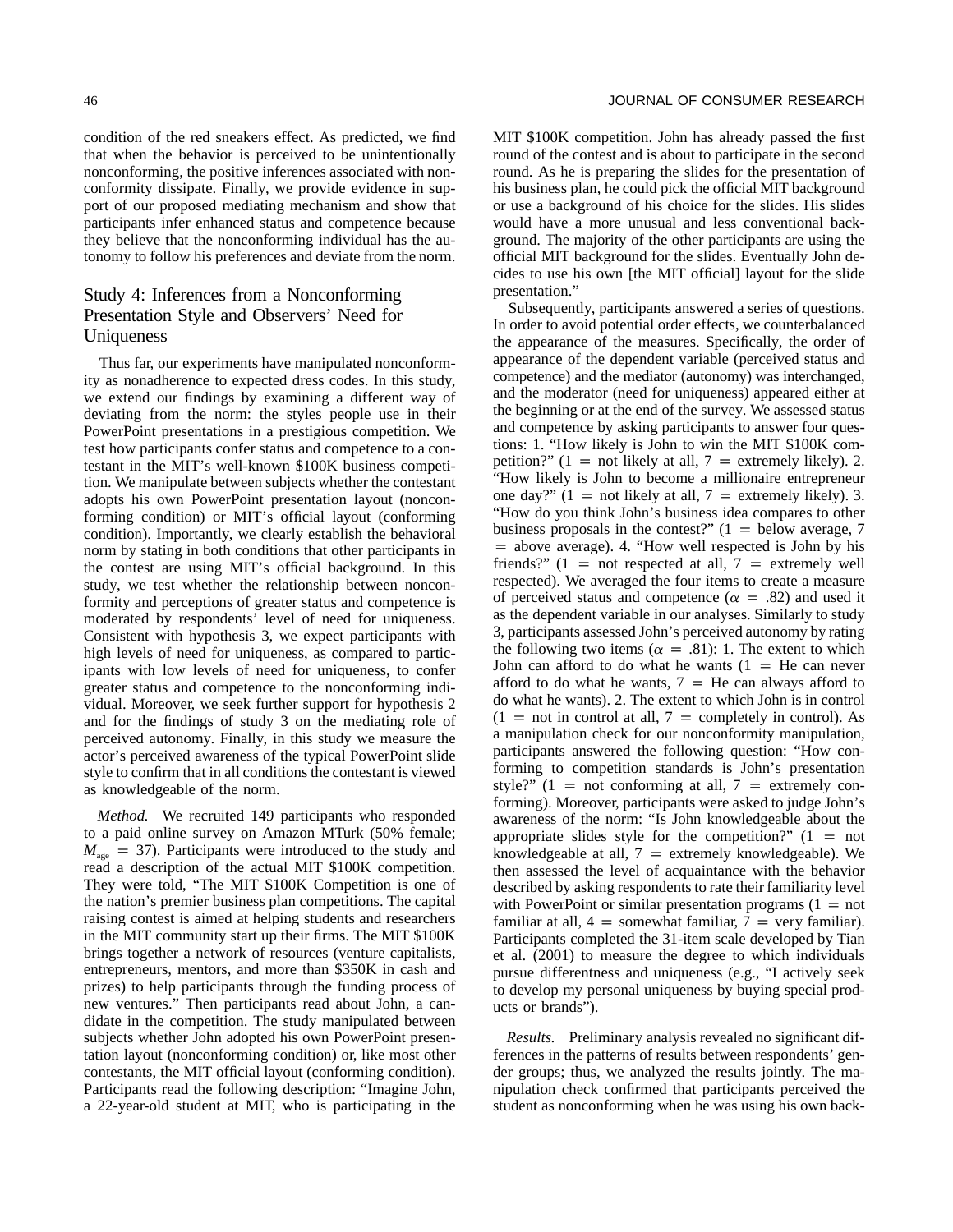ground for the slides ( $M_{\text{nonconforming}} = 5.7$  vs.  $M_{\text{conforming}} =$ 2.7,  $t(147) = 14.1, p < .001$ ). Moreover, participants' mean level of familiarity with PowerPoint was fairly high  $(M =$ 5.1) and significantly above the scale midpoint (4) in both conditions ( $M_{\text{conforming}} = 4.8$ ,  $t(66) = 3.8$ ,  $p < .001$ , and  $M_{\text{nonconforming}} = 5.3, t(80) = 6.9, p < .001$ .

As expected, participants granted more status and competence to the nonconforming individual than to the conforming one ( $M_{\text{nonconforming}} = 5.0$  vs.  $M_{\text{conforming}} = 4.2$ ,  $t(147)$  $p = 5.3$ ,  $p < .001$ ). Moreover, they perceived the nonconforming individual as more autonomous and more able to afford his preferences ( $M_{\text{nonconforming}} = 5.6$  vs.  $M_{\text{conforming}} =$ 4.3,  $t(147) = 7.4$ ,  $p < .001$ ). Participants thought that John was more knowledgeable about the appropriate PowerPoint slide style for the competition when he was nonconforming rather than conforming ( $M_{\text{nonconforming}} = 5.8$  vs.  $M_{\text{conforming}} =$ 5.2,  $t(144) = 4.1, p < .001$ , indicating that in this case nonconforming behavior is not associated with ignorance of expectations in the given context.

*Perceived Autonomy as Mediator.* We examined whether perceived autonomy mediated the relationship between nonconformity and greater status and competence inferences, as we hypothesized. First, the nonconformity manipulation affected status and competence inferences  $(B = .38, t(147))$  $p = 5.3$ ,  $p < .001$ ). Second, the nonconformity manipulation significantly affected autonomy ( $B = .66$ ,  $t(147) = 7.4$ , *p*  $\langle 0.001 \rangle$ . Finally, the influence of the independent variable on status and competence became nonsignificant when autonomy was included in the model (from  $B = .38$ ,  $p < .001$ , to  $B = .11$ , NS). In a bootstrap analysis, we found that the 95% bias-corrected confidence interval for the size of the indirect effect excluded zero (95% CI = .164 to .389). These results suggest that participants attributed higher status and competence to the nonconforming individual, relative to the

#### **FIGURE 5**

#### STUDY 4 RESULTS: OBSERVERS' NEED FOR UNIQUENESS AND RESPONSES TO NONCONFORMITY (SPOTLIGHT ANALYSIS)



conforming individual, because he was perceived as more autonomous.

*Need for Uniqueness as Moderator.* Next, we examined the moderating role of observers' need for uniqueness ( $\alpha =$ .97). We analyzed responses using a linear regression with perceptions of status and competence as the dependent variable and with the following independent variables: a variable for the behavior coded as 1 for using a nonconforming presentation layout and  $-1$  for using a conforming presentation layout, need for uniqueness scale (standardized for ease of interpretation), and their interaction. This analysis revealed a main effect of condition ( $B = .38$ ,  $t(145) = 5.5$ ,  $p < .001$ ), a nonsignificant main effect for observers' need for uniqueness  $(B = .08, NS)$ , and a significant interaction between these two variables  $(B = .28, t(145) = 4.1, p <$  $.001$ ).<sup>2</sup> To further explore this interaction, we performed a spotlight analysis (Fitzsimons 2008) that considered the effect of nonconformity among those participants with higher and lower need for uniqueness. As illustrated by figure 5, a spotlight analysis at one standard deviation above the mean of need for uniqueness revealed a significant difference (*B*  $p = .66$ ,  $t(145) = 6.8$ ,  $p < .001$ : participants with high need for uniqueness conferred significantly more status and competence to John when he engaged in a nonconforming behavior as compared to when he engaged in a conforming behavior. In contrast, a similar spotlight analysis performed at one standard deviation below the mean of need for uniqueness showed a nonsignificant difference between conditions  $(B = .09, NS)$ . Thus, nonconformity predicted higher inferences of status and competence when respondents scored high in need for uniqueness, but such relationship did not exist for respondents who scored low in need for uniqueness.

Additionally, we examined the slopes of need for uniqueness in each condition. The slope was positive and significant when John was depicted as adopting a nonconforming presentation format ( $B = .36$ ,  $t(145) = 3.9$ ,  $p < .001$ ), indicating that participants scoring high on the need for uniqueness scale attributed more potential to John when his behavior was perceived as deviant (as compared to the reactions of participants with lower levels of need for uniqueness). However, when John was described as adopting a mainstream presentation style, the slope of need for uniqueness was negative  $(B = -.20, t(145) = -2.0, p = .05)$ , suggesting that participants high in need for uniqueness granted less status and competence to John when he followed the same behavior of other contestants.

Next, we also examined the moderating role of observers' need for uniqueness on the mediator, perceived autonomy. We analyzed responses using a linear regression with perceived autonomy as the dependent variable and with the

<sup>2</sup> The 31 items of the Need for Uniqueness scale, as conceptualized by Tian et al. (2001), can be further divided into three subsets: (1) Creative counterconformity (12 items); (2) Unpopular counterconformity (11 items); (3) Avoidance of similarity (8 items). We performed the same moderation analysis with each of the three subscales and found a significant interaction with each of them.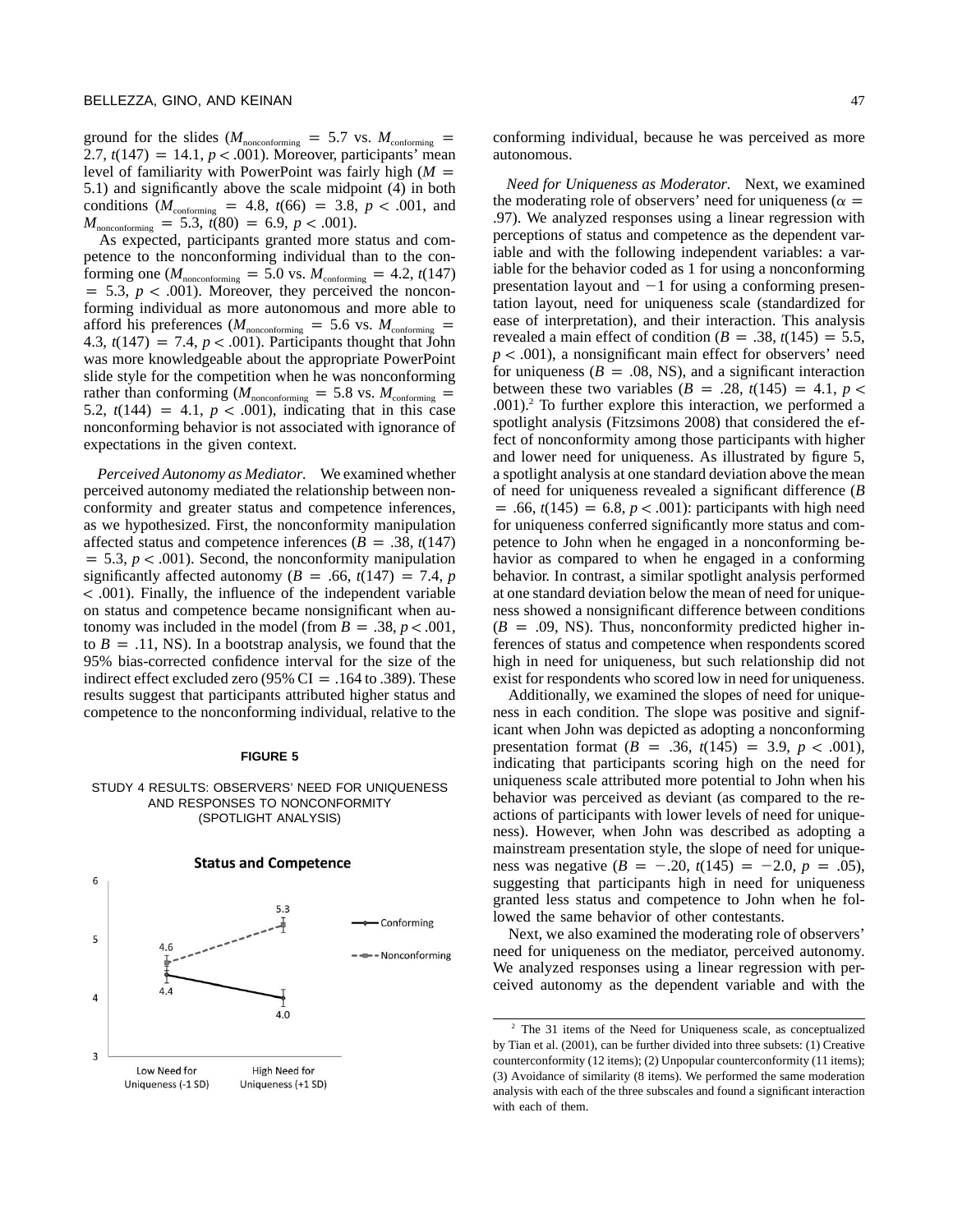following independent variables: a variable for the behavior coded as 1 for using a nonconforming presentation layout and -1 for using a conforming presentation layout, need for uniqueness scale (standardized for ease of interpretation), and their interaction. This analysis revealed a main effect of condition ( $B = .66$ ,  $t(145) = 7.5$ ,  $p < .001$ ), a nonsignificant main effect for observers' need for uniqueness (*B*  $p = 0.02$ , NS), and a significant interaction between these two variables  $(B = .19, t(145) = 2.1, p < .05)$ . To explore this interaction, we performed a spotlight analysis (Fitzsimons 2008) that considered the effect of nonconformity on perceived autonomy among those participants with higher and lower need for uniqueness. A spotlight analysis at one standard deviation above the mean of need for uniqueness revealed a significant difference  $(B = .85, t(145) = 6.7, p$ ! .001): participants with high need for uniqueness perceived John as significantly more autonomous when he engaged in a nonconforming behavior as compared to when he engaged in a conforming behavior. A similar spotlight analysis performed at one standard deviation below the mean of need for uniqueness also showed a significant difference between conditions ( $B = .47$ ,  $t(145) = 3.8$ ,  $p < .01$ ). While the nonconformity manipulation elicited a significant reaction for participants with both high and low need for uniqueness, the magnitude of the effect for respondents with high need for uniqueness was almost double compared to the size of the effect for respondents with low need for uniqueness  $(B_{\text{high uniqueness}} = .85 \text{ vs. } B_{\text{low uniqueness}} = .47).$ 

*Mediated Moderation Analysis.* To test moderation by need for uniqueness and mediation by perceived autonomy, we conducted a mediated moderation analysis (Edwards and Lambert 2007) examining whether perceived autonomy mediated the detected interaction between the nonconformity condition and need for uniqueness. As reported above, need for uniqueness significantly moderated both the dependent variable (status and competence) and the mediator (autonomy). Moreover, when status and competence were regressed on nonconforming behavior, need for uniqueness, their two-way interaction, and autonomy, the mediator was significant ( $B = .37$ ,  $t(144) = 6.6$ ,  $p < .001$ ), and the effect of the interaction between nonconforming behavior and need for uniqueness on status and competence decreased (from  $B = .28$ ,  $t(145) = 4.1$ ,  $p < .001$ , to  $B = .21$ ,  $t(144) =$ 3.5,  $p < .001$ ). In a bootstrap analysis, we found that the 95% bias-corrected confidence interval for the size of the indirect effect excluded zero  $(95\% \text{ CI} = .004 \text{ to } .162)$ , suggesting a significant indirect effect.

In sum, the results of study 4 shed light on the interactions between the underlying processes of the red sneakers effect. Need for uniqueness moderated both the direct effect of nonconformity on status inferences (dependent variable) and the first stage of the indirect effect of nonconformity on perceived sense of autonomy (mediator), suggesting that participants high in need for uniqueness attributed higher status and competence and heightened sense of autonomy in response to nonconformity signals, relative to participants with low levels of need for uniqueness. Moreover, we find that autonomy mediated the interaction between the nonconforming manipulation and need for uniqueness on status and competence inferences.

*Discussion.* Study 4 extends our findings about nonconformity-based inferences beyond the domain of nonadherence to dress codes. We find that participants perceive a contestant in a prestigious competition as having higher status and competence when he adopts his own layout for the presentation rather than the standard background. In addition, we show the moderating role of observers' need for uniqueness on inferences of heightened status and competence and perceived autonomy. Relative to participants with low levels of need for uniqueness, participants with high levels of need for uniqueness attributed greater status, competence, and autonomy to the nonconforming individual rather than to the conforming one. In line with hypothesis 2 and the findings of study 3, we provide further evidence in support of our proposed mediating mechanism and show that participants infer higher status and competence because they believe that the nonconforming individual has the autonomy to follow his volition.

In the next, follow-up study, we examine responses to nonconformity outside the laboratory and provide further support to the moderating role of need for uniqueness through a behavioral proxy.

## Follow-Up Study: Stepping Outside the Lab with Red Sneakers

This follow-up study aims to increase the ecological validity of our findings by employing a real-world manipulation of nonconformity and by examining a product-related behavioral proxy for need for uniqueness. Specifically, we examine the reactions of executives attending a formal symposium in a prestigious business school at which a professor wears red sneakers while teaching in the classroom. In addition to measuring need for uniqueness through conventional scale items, we collect information on whether participants own shoes that have an unusual color and thus do engage in less conventional consumption in their daily lives. Relative to individuals with low need for uniqueness, we expect individuals with high need for uniqueness to own more unusual pair of shoes and to attribute more status and competence to signals of nonconformity, in line with hypothesis 3 and with the results of study 4.

*Method.* Participants were 59 male executives ( $M_{\text{age}}$  = 46) attending the Inner City 100 Urban Small Business Symposium.3 At this 1-day event, executives gather for networking opportunities and a full day of management education. We decided to focus our analysis on male participants because almost all female respondents (28 out of 30) said they owned a pair of distinctive-looking shoes. In the case

This number excludes 10 participants who did not notice that the professor was wearing red sneakers, possibly because the shoes were not visible from where they were sitting.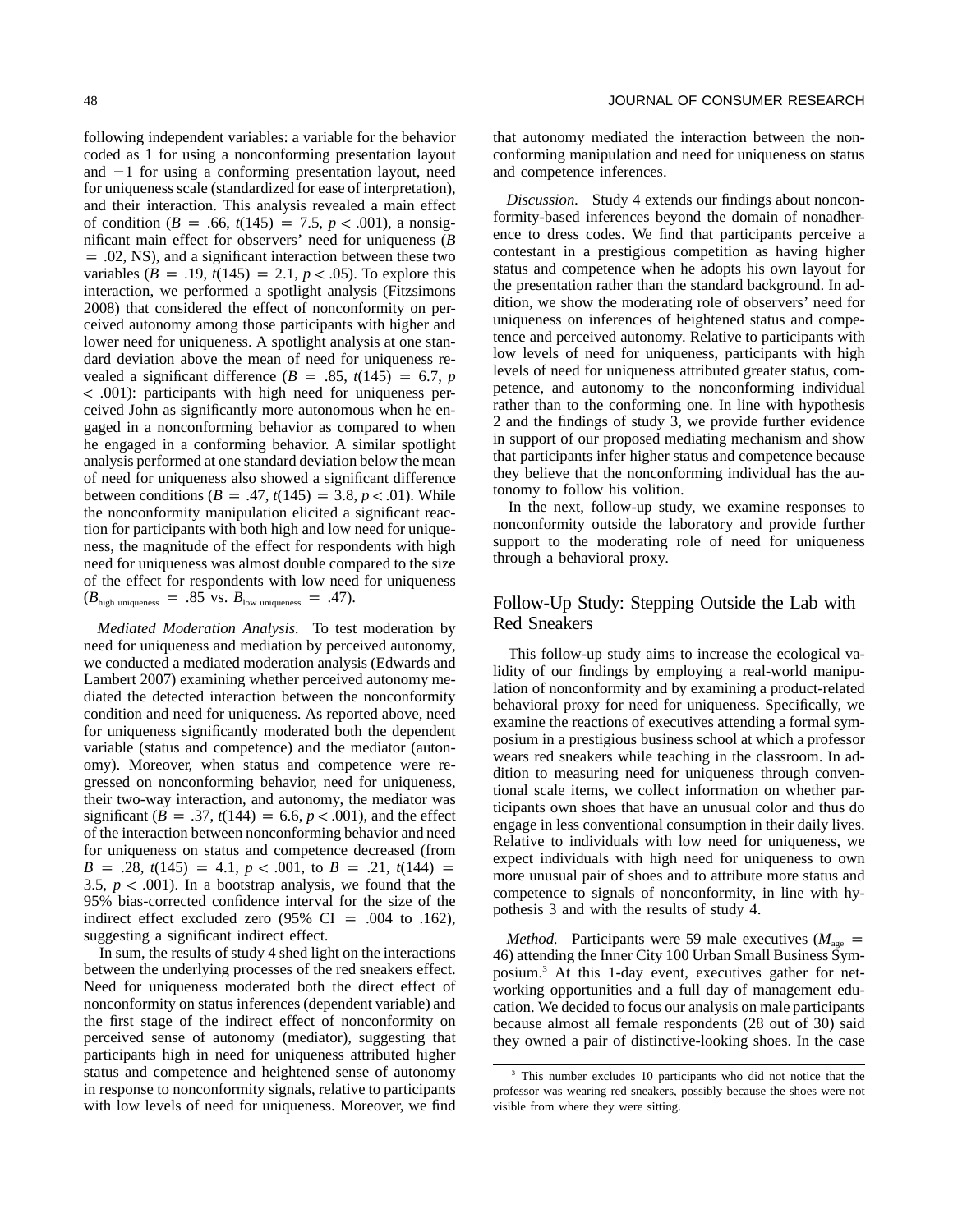of male participants, 40 individuals out of 59 indicated that they owned this type of shoes. Because this behavior seems to be the prevailing norm for female individuals, it is not a discriminating behavioral proxy for nonconforming and uniqueness motives. Nevertheless, we also analyzed the sample in its entirety and, as reported below, the nature and significance of the results did not change. In this study, the female negotiations professor taught her 90-minute session wearing a pair of (nonconforming) red Converse sneakers. At the end of the class, participants were asked to complete a short survey. Participants assessed the professor's professional status and competence by answering four questions similar to those used in our previous studies: 1. "How high is [professor's name] status within [school name] (compared to colleagues in her cohort)?" (1 = definitely low, 7 = definitely high). 2. "How likely is she to be the head of the negotiations unit at [school name] 10 years from now?" (1  $=$  very unlikely,  $7$  = very likely). 3. "How likely is [professor's name]'s research to be featured in the *Harvard Business Review?*"  $(1 = \text{very unlikely}, 7 = \text{very likely})$ . 4. "In your opinion, how likely is she to be selected to present her research at the prestigious [school name] research symposium?" (1 = very unlikely, 7 = very likely). We averaged the four items ( $\alpha = .75$ ) and used the resulting measure in our analysis. Next, we asked participants whether they had ever owned a pair of distinctive-looking shoes: "Did you ever own a pair of shoes that had a distinctive color?" (yes, no). To make sure that owning a pair of distinctive shoes was a valid behavioral proxy for uniqueness motives, we asked participants to answer three items (two questions related to distinctiveness and one specific to nonconformity) selected from Snyder and Fromkin's (1977) need for uniqueness scale: 1. "Do you typically prefer to conform to dress codes?"  $(1 =$  strongly avoid,  $7 =$  strongly prefer, reverse coded). 2. "Do you like to dress in a way that is distinctive?"  $(1 =$  dislike extremely,  $7 =$  like extremely). 3. "Please rate your agreement with the statement: Whenever I take part in group activities, I am something of a nonconformist"  $(1 =$ strongly disagree,  $7 =$  strongly agree).

*Results.* First, we checked the relationship between owning a pair of distinctive shoes and the items measuring need for uniqueness. We found a positive and significant correlation between these measures  $(r = .37, p < .01)$ . Additionally, owners of a pair of distinctive shoes displayed higher average scores on need for uniqueness than did others ( $M_{\text{owners)$  $= 4.6$  vs.  $M_{\text{nonowners}} = 3.9, t(57) = 3.0, p < .01$ .<sup>4</sup> These results suggest that owning a pair of original shoes was a valid behavioral proxy for uniqueness motives for male individuals in the sample. Importantly, participants who owned a pair of distinctive shoes attributed greater professional status to the professor wearing red sneakers than did those participants who did not ( $M_{\text{owners}} = 5.6$  vs.  $M_{\text{nonowners}} = 5.1$ , *t*(57)

 $p = 2.4$ ,  $p < .05$ ).<sup>5</sup> Thus we confirm that people with high rather than low levels of need for uniqueness are more likely to attribute enhanced status and competence to nonconforming individuals.

*Discussion.* In this follow-up study, we extended our findings by examining nonconformity in a real-world context and a behavioral proxy for need for uniqueness. We find that owners of products that deviate from the norm (individuals with high levels of need for uniqueness) are more sensitive to nonconforming behaviors and grant more status and competence to signals of nonconformity than individuals with low levels of need for uniqueness.

#### **GENERAL DISCUSSION**

Individuals who are aware of social norms and expectations may still decide to deviate from standards of appropriate behavior in the way they dress, speak, and behave. Our research examines how third-party observers interpret such violations of conventional norms in terms of status and competence attributions. We demonstrate that nonconforming behavior, as a costly and visible signal, can operate similarly to conspicuous consumption and, as compared to conforming behavior, lead to inferences of enhanced status and competence in the eyes of others. Across a series of lab and field studies, we explore observers' reactions to a variety of nonconforming behaviors in different settings and find that observers confer higher status and competence to nonconforming individuals compared to conforming ones. At a process level, our investigation reveals that the positive inferences from signals of nonconformity are driven by perceived autonomy and moderated by observers' need for uniqueness. Moreover, we explore boundary conditions of the red sneakers effect and demonstrate that inferences of greater status and competence disappear when the observer is unfamiliar with the environment, when the nonconforming behavior is perceived as unintentional, and in the absence of established norms of formal conduct in the given context.

Our theoretical framework (fig. 1) and findings deepen our understanding of when and how individuals attain status and competence in the eyes of others by adopting behaviors that deviate from the norm. This research highlights the value of nonconformity and contributes to the literature in several ways. First, while most nonconformity research in psychology, sociology, economics, and marketing has focused on the nonconforming individual and on the antecedents for her behavior, we focus on the consequences of nonconformity and on the perceptions of third-party observers. In the present article, we focus specifically on inferences of status and competence. Though prior literature on nonconformity has highlighted potential costs to nonconforming individuals (e.g., rejection from a group, see

There was also a significant correlation ( $r = .25$ ,  $p < .05$ ) and a significant difference between groups ( $M_{\text{owners}} = 4.5$  vs.  $M_{\text{nonwners}} = 3.9$ ,  $t(87) = 2.5, p < .05$ ) when we included all 89 individuals (male and female) in the sample.

<sup>&</sup>lt;sup>5</sup> There was also a significant difference between owners of original shoes and nonowners ( $M_{\text{owners}} = 5.7$  vs.  $M_{\text{nonowners}} = 5.2$ ,  $t(86) = 2.4$ , *p* ! .05) when we considered all 89 individuals (male and female) in the sample.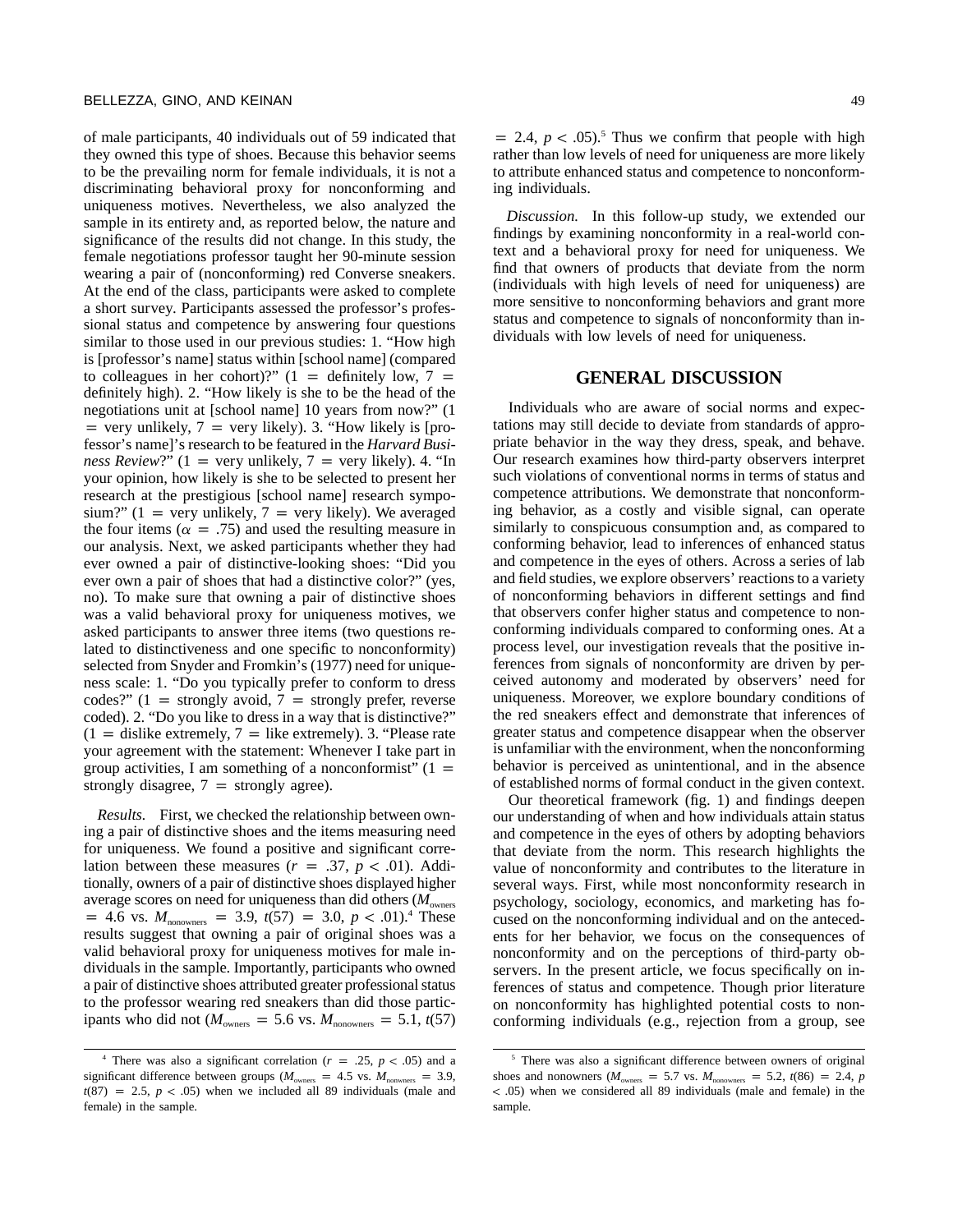Schachter 1951), here we show that nonconformity can lead to attributions of *greater* status and competence. Second, the current research extends findings on subtle ways to display status (Berger and Ward 2010; Han et al. 2010) by investigating a different kind of consumer behavior (e.g., not respecting a dress code, using a nonstandard presentation style). Moreover, our work provides novel insights into the psychological processes underlying the inferences of greater status and competence for nonconforming individuals rather than conforming ones. We demonstrate that positive inferences of status and competence from signals of nonconformity are mediated by observers' attributions of autonomy. Observers confer greater status and competence to nonconformity compared to conformity because they believe that the nonconforming individual has the necessary level of autonomy to follow her own inclinations and bear the cost of deviating from the norm. Our research also contributes to the growing literature on distinctiveness motives and variety seeking (Ariely and Levav 2000; Chan et al. 2012; Cheema and Kaikati 2010; Lynn and Harris 1997; Maimaran and Wheeler 2008; Ratner et al. 1999; Simonson and Nowlis 2000; White and Argo 2011) by examining, for the first time, the moderating role of need for uniqueness in observers.

#### Directions for Future Research

Our research can be further extended to examine additional potential moderators of the red sneakers effect. In particular, future work could examine how inferences from signals of nonconformity relate to cultural variability along the dimension of individualism-collectivism. Individualismcollectivism is perhaps the most basic dimension of cultural variability (Hofstede 1980; Triandis, McCusker, and Hui 1990) and constructs related to this theme, such as the independent versus interdependent self-construal, have been extensively investigated in psychology and consumer behavior (Aaker and Lee 2001; Agrawal and Maheswaran 2012; Escalas and Bettman 2005; Han and Shavitt 1994; Lee, Aaker, and Gardner 2000). This research indicates that Western cultures tend to embrace individualism. Individualists construe themselves as independent and unique, and they value characteristics that distinguish themselves from other members of the group. In contrast, East Asian and Latin American cultures tend to promote collectivism. Collectivists view themselves as interdependent and as part of a group, and they place high value on maintaining harmony with others in the collective entity. Since collectivists are strongly motivated by group norms, future research could examine whether individuals from cultures strongly oriented toward collectivistic values or individuals chronically oriented toward interdependent self-construal react differently to nonconforming behaviors.

Another fruitful direction for further research pertains to the study of gender, physical attractiveness, and more general stereotypes. Future work could examine gender dynamics by manipulating the gender of the nonconforming individual across experimental conditions. Furthermore, it would be interesting to examine whether the nonconforming individual's physical attractiveness moderates the red sneakers effect observed in our studies. Past research demonstrates that physically attractive individuals are assumed to possess more socially desirable characteristics and are expected to lead better lives than their less attractive counterparts (Berscheid and Walster 1974; Langlois et al. 2000; Snyder, Tanke, and Berscheid 1977). Hence, future research could examine whether observers associate nonconformity with even higher inferences of status and competence in the case of attractive, rather than relatively less attractive, individuals deviating from the norm. Moreover, drawing on stereotype research examining the intertwined relationship between competence and warmth (Fiske et al. 2002), it would be interesting to explore additional dependent variables and inferences such as warmth and liking of the target individual. Additionally, further research could investigate the impact of the observers' status and their relative status compared to the nonconforming individual (e.g., students evaluating a professor versus professors evaluating a student).

Finally, future work could investigate the extent to which the nonconforming individual is deviating from norms of appropriate behavior and its impact on status inferences. In the current research, we focused on behavioral manifestations of nonconformity that entail deviance from the norm, but that are not perceived as a strong or offensive violation of the norm. Based on the threefold conceptualization articulated by Tian et al. (2001), our experiments manipulated nonconformity as "avoidance of similarity" (e.g., using one's personal PowerPoint presentation format rather than the standard one in a formal competition) and as "creative choice counterconformity" (e.g., wearing a red bow tie at a black-tie party). Future research could manipulate nonconformity by varying the third behavioral manifestation of nonconformity, namely "unpopular choice counterconformity," and examine under what conditions the use of products and brands that strongly violate existing norms of proper conduct would also result in inferences of greater status in the eyes of others. One hypothesis is that nonconforming behaviors might lie within a "range of acceptance" for observers, such that deviance within the range leads to inferences of higher status and competence, whereas deviance outside the range might not.

## Managerial Implications

Our research investigates nonconformity within the realm of branded consumption and our findings offer actionable implications for brands. Specifically, the results of study 1 demonstrate that under certain conditions, less luxurious brands can signal higher status than more expensive ones (e.g., Swatch vs. Rolex). This finding is consistent with research demonstrating that conspicuous consumption of brands and the explicit use of other status symbols can be associated with low-status groups (Berger and Ward 2010; Feltovich et al. 2002; Han et al. 2010; Mazzocco et al. 2012). At times, less-conforming brands or perhaps even original product choices within the same luxury brand can serve as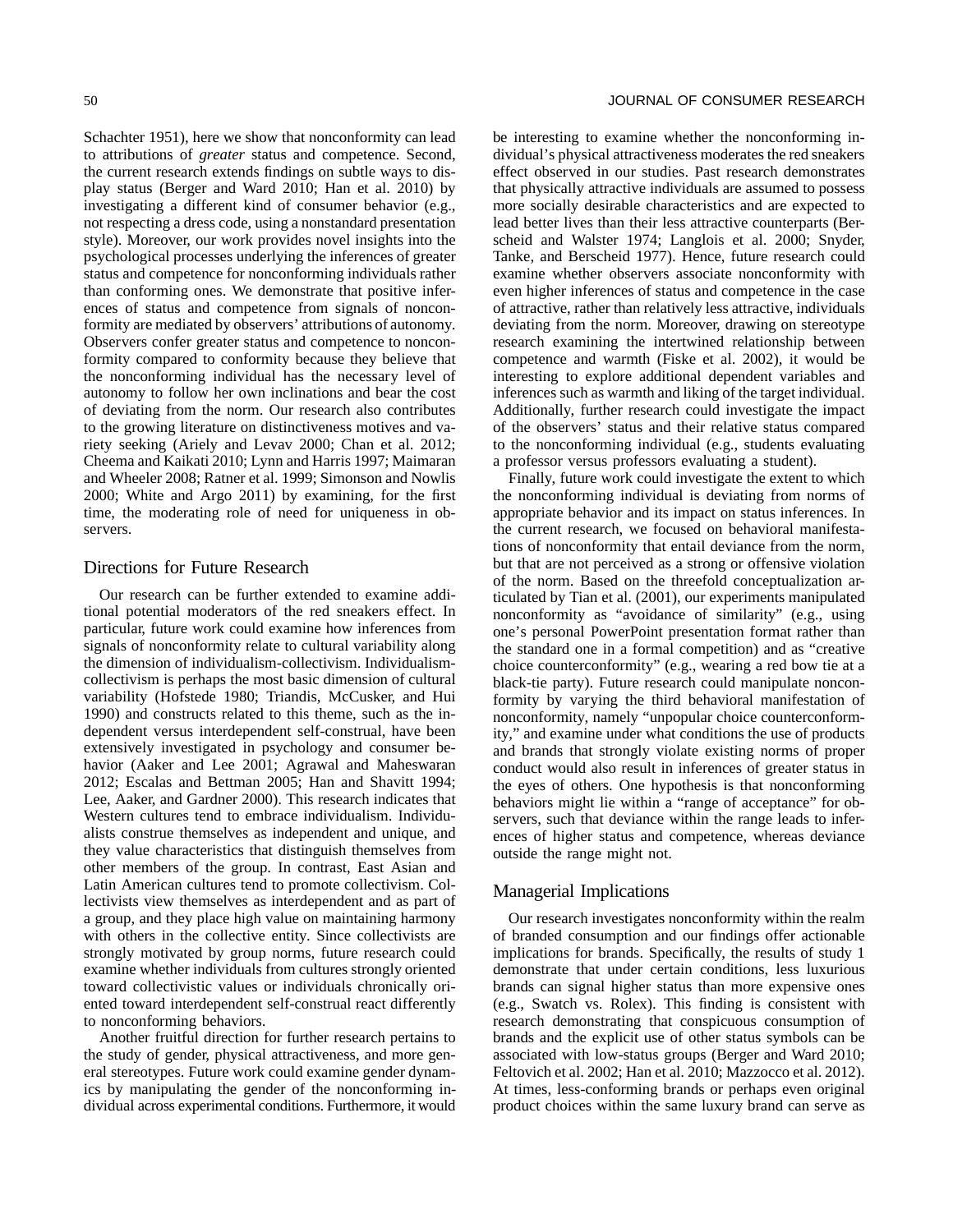a signal of even higher status and competence in the eyes of others as compared to more conforming luxury brands and more mainstream product choices.

Our research also bears potentially important managerial insights by highlighting the boundary condition of perceived intentionality on the positive inferences derived from signals of nonconformity. We demonstrate that nonconformity to normative codes and etiquette can result in inferences of greater status and competence, relative to conformity, when the deviant behavior appears to be intentional. Thus, a key question for marketers is to understand how consumers can demonstrate that they are *intentionally* not conforming through brands and products. What makes nonconformity seem more intentional in consumption? Some existing products on the market appear "engineered for nonconformity." For example, the LittleMissMatched brand sells collections of mismatched socks sold in packs of three with the tagline "nothing matches, but anything goes." In this case, nonconformity is a product feature that clearly denotes the intentionality of the consumer to deviate from the standard practice of wearing paired socks. Indeed, there is a growing demand for what Eric Jennings, the men's fashion director at Saks Fifth Avenue, refers to as "crazy socks," according to a *New York Times* article (Colman 2011). "The more novelty, the brighter or bolder the pattern or color, that's what men are buying," says Jennings. Marketers of both niche and mainstream brands can capitalize on the growing demand for clothes and accessories that signal intentional nonconformity.

In addition, price might be a valuable driver of perceived intentionality in marketing nonconforming products. Nonconforming brands that are associated with premium prices signal that the nonconforming individual can afford conventional status symbols. This notion is consistent with the "poorgeoisie" trend of wealthy consumers embracing nonconformity by "dressing like hoboes but spending like millionaires" (Kandell 2012). The brands and products that these consumers use to deliberately "look poor" are often priced much higher than average fashion brands, such as a \$300 pair of Acne jeans or a \$200 Guayabera shirt. Thus, the relatively high price of these nonconforming product choices manifests as an intentional willingness to deviate from the norm. Future investigations may directly test this hypothesis by manipulating the price of the nonconforming product or brand in an experimental setting.

In conclusion, we hope that our work is a first step toward providing a more articulated view of nonconformity behaviors in the domain of consumption. Contrary to the notion that nonconformity has ubiquitous negative effects, the current research demonstrates that nonconforming rather than conforming to behavioral norms can lead to inferences of greater status and competence in the eyes of others.

# **DATA COLLECTION INFORMATION**

The pilot study reported in the introduction was conducted by the first author at the Association for Consumer Research conference in 2011 in Saint Louis, Michigan. Study 1 was conducted in 2012 by the first author and a research assistant. Participants (shop assistants in luxury boutiques and pedestrians at the central train station) were recruited in downtown Milan, Italy. Participants in study 2 were undergraduate students recruited in 2011 at the CLER lab at Harvard Business School, Boston. A lab manager with the support of research assistants managed the collection of the data in the CLER lab. Respondents in studies 3 and 4 were recruited through the Amazon Mechanical Turk online panel in 2013. Participants in the follow-up study were business executives attending a session at the "Inner City 100 Urban Small Business" Symposium held in 2012 at the Harvard Business School, Boston. The second author taught the session, while the first author and a research assistant collected the data

#### **REFERENCES**

(questionnaires) at the end of the session. The three authors

jointly analyzed all of the data.

- Aaker, Jennifer L., and Angela Y. Lee (2001), "'I' Seek Pleasures and 'We' Avoid Pains: The Role of Self-Regulatory Goals in Information Processing and Persuasion," *Journal of Consumer Research*, 28 (1), 33–49.
- Agrawal, Nidhi, and Durairaj Maheswaran (2012), "The Effects of Self-Construal and Commitment on Persuasion," *Journal of Consumer Research*, 31 (4), 841–49.
- Ambady, Nalini, and Robert Rosenthal (1993), "Half a Minute: Predicting Teacher Evaluations from Thin Slices of Nonverbal Behavior and Physical Attractiveness," *Journal of Personality and Social Psychology*, 64 (3), 431–41.
- Anderson, Cameron, Daniel R. Ames, and Samuel D. Gosling (2008), "Punishing Hubris: the Perils of Overestimating One's Status in a Group," *Personality and Social Psychology Bulletin*, 34 (1), 90–101.
- Anderson, Cameron, Sanjay Srivastava, Jennifer S. Beer, Sandra E. Spataro, and Jennifer Chatman (2006), "Knowing Your Place: Self-Perceptions of Status in Face-to-Face Groups," *Journal of Personality and Social Psychology*, 91 (6), 1094–110.
- Ariely, Dan, and Jonathan Levav (2000), "Sequential Choice in Group Settings: Taking the Road Less Traveled and Less Enjoyed," *Journal of Consumer Research*, 27 (3), 279–90.
- Arnould, Eric J., and Craig J. Thompson (2005), "Culture Consumer Theory (CCT): Twenty Years of Research," *Journal of Consumer Research*, 31 (March), 868–81.
- Asch, Solomon E. (1956), "Studies of Independence and Conformity: A Minority of One against a Unanimous Majority," *Psychological Monographs: General and Applied*, 9 (70),  $1 - 70.$
- Atkinson, J. W. (1964), *An Introduction to Motivation*, Princeton, NJ: Van Nostrand.
- Baumeister, Roy F. (1982), "A Self-Presentational View of Social Phenomena," *Psychological Bulletin*, 91 (1), 3–26.
- Bearden, William O., Richard G. Netemeyer, and Jesse E. Teel (1989), "Measurement of Consumer Susceptibility to Interpersonal Influence," *Journal of Consumer Research*, 15 (4), 473–81.
- Belk, Russell W. (1975), "Situational Variables and Consumer Behavior," *Journal of Consumer Research*, 2 (3), 157–64.
- Berger, Jonah, and Chip Heath (2007), "Where Consumers Diverge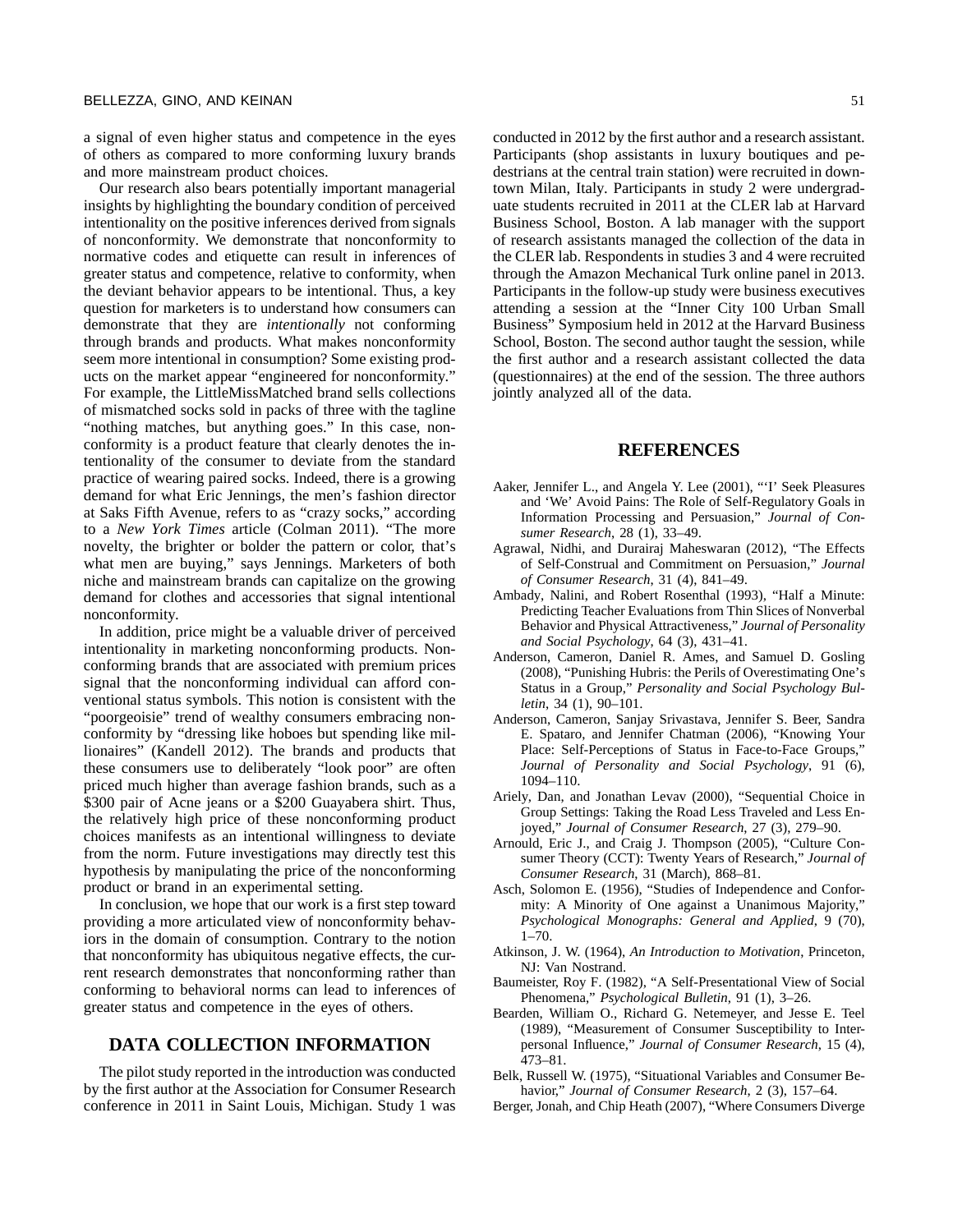from Others: Identity Signaling and Product Domains," *Journal of Consumer Research*, 34 (8), 121–35.

- (2008), "Who Drives Divergence? Identity Signaling, Outgroup Dissimilarity, and the Abandonment of Cultural Tastes," *Journal of Personality and Social Psychology*, 95 (3), 593–607.
- Berger, Jonah, and Morgan Ward (2010), "Subtle Signals of Inconspicuous Consumption," *Journal of Consumer Research*, 37 (4), 555–69.
- Berscheid, Ellen, and Elaine Walster (1974), "Physical Attractiveness," in *Advances in Experimental Social Psychology*, Vol. 7, ed. Leonard Berkowitz, New York: Academic Press.
- Brooks, John (1981), *Showing Off in America: From Conspicuous Consumption to Parody Display*, Boston: Little, Brown.
- Cartwright, Dorwin (1959), "A Field Theoretical Conception of Power," in *Studies in Social Power*, Ann Arbor: University of Michigan Press, 86–103.
- Chan, Cindy, Jonah Berger, and Leaf Van Boven (2012), "Identifiable but Not Identical: Combining Social Identity and Uniqueness Motives in Choice," *Journal of Consumer Research*, 39 (3), 561–73.
- Cheema, Amar, and Andrew M. Kaikati (2010), "The Effect of Need for Uniqueness on Word of Mouth," *Journal of Marketing Research*, 47 (3), 553–63.
- Cialdini, Robert B., and Noah J. Goldstein (2004), "Social Influence: Compliance and Conformity," *Annual Review of Psychology*, 55 (1974), 591–621.
- Colman, David (2011), "A Christmas Scandal: A Glimpse of Stocking," *New York Times*.
- Crutchfield, Richard S. (1955), "Conformity and Character," *American Psychologist*, 10 (5), 191–98.
- Deci, Edward L., and Richard M. Ryan (1987), "The Support of Autonomy and the Control of Behavior," *Journal of Personality and Social Psychology*, 53 (6), 1024–37.
- De Souza, Altay A. L., Vera Baumgarten Ulyssea Baaio, and Emma Otta (2003), "Perception of Men's Personal Qualities and Prospect of Employment as a Function of Facial Hair," *Psychological Reports*, 92 (1), 201–8.
- Dubois, David, Derek D. Rucker, and Adam D. Galinsky (2012), "Super Size Me: Product Size as a Signal of Status," *Journal of Consumer Psychology*, 38 (6), 1047–62.
- Dworkin, Gerald (1988), *The Theory and Practice of Autonomy*, Cambridge: Cambridge University Press.
- Edwards, Jeffrey R., and Lisa Schurer Lambert (2007), "Methods for Integrating Moderation and Mediation: A General Analytical Framework Using Moderated Path Analysis," *Psychological Methods*, 12 (1), 1–22.
- Escalas, Jennifer E., and James R. Bettman (2003), "You Are What They Eat: The Influence of Reference Groups on Consumers' Connections to Brands," *Journal of Consumer Psychology*, 13 (3), 339–48.
- (2005), "Self-Construal, Reference Groups, and Brand Meaning," *Journal of Consumer Research*, 32 (3), 378–89.
- Etzioni, Amitai (2004), "The Post Affluent Society," *Review of Social Economy*, 62 (3), 407–20.
- Feltovich, Nick, Rick Harbaugh, and Ted To (2002), "Too Cool for School? Signaling and Countersignaling," *RAND Journal of Economics*, 4 (33), 630–49.
- Feshbach, Norma D. (1967), "Nonconformity to Experimentally Induced Group Norms of High-Status versus Low-Status Members," *Journal of Personality and Social Psychology*, 6  $(1), 55-63.$
- Fiske, Susan T., Amy J. C. Cuddy, Peter Glick, and Jun Xu (2002),

"A Model of (Often Mixed) Stereotype Content: Competence and Warmth Respectively Follow from Perceived Status and Competition," *Journal of Personality and Social Psychology*, 82 (6), 878–902.

- Fitzsimons, Gavan J. (2008), "Death to Dichotomizing," *Journal of Consumer Research*, 1 (35), 5–8.
- Galinsky, Adam D., Joe C. Magee, Deborah H. Gruenfeld, Jennifer Whitson, and Katie Liljenquist (2008), "Power Reduces the Press of the Situation: Implications for Creativity, Conformity, and Dissonance," *Journal of Personality and Social Psychology*, 95 (6), 1450–66.
- Griskevicius, Vladas, Noah J. Goldstein, Chad R. Mortensen, Robert B. Cialdini, and Douglas T. Kenrick (2006), "Going Along versus Going Alone: When Fundamental Motives Facilitate Strategic (Non)Conformity," *Journal of Personality and Social Psychology*, 91 (2), 281–94.
- Gross, Harriet Engel (1977), "Micro and Macro Level Implications for a Sociology of Virtue: The Case of Draft Protesters to the Vietnam War," *Sociological Quarterly*, 18 (3), 319–39.
- Hall, Judith A., Erik J. Coats, and Lavonia Smith LeBeau (2005), "Nonverbal Behavior and the Vertical Dimension of Social Relations: A Meta-Analysis," *Psychological Bulletin*, 131 (6), 898–924.
- Han, Sang Pil, and Sharon Shavitt (1994), "Persuasion and Culture: Advertising Appeals in Individualistic and Collectivistic Societies," *Journal of Experimental Social Psychology*, 30 (4), 326–50.
- Han, Young Jee, Joseph C. Nunes, and Xavier Dreze (2010), "Signaling Status with Luxury Goods: The Role of Brand Prominence," *Journal of Marketing*, 74 (July), 15–30.
- Haslam, Alexander S. (2004), *Psychology in Organizations: The Social Identity Approach*, London: Sage.
- Herr, Paul M. (1989), "Priming Price: Prior Knowledge and Context Effects," *Journal of Consumer Research*, 16 (1), 67–75.
- Hofstede, Geert (1980), *Culture's Consequences: International Differences in Work-Related Values*, Beverly Hills, CA: Sage.
- Hollander, Edwin P. (1958), "Conformity, Status, and Idiosyncratic Credit," *Psychological Review*, 65 (2), 117–27.
- Holt, Douglas B. (1998), "Does Cultural Capital Structure American Consumption?" *Journal of Consumer Research*, 25 (1), 1–25.
- Irmak, Caglar, Beth Vallen, and Sankar Sen (2010), "You Like What I Like, but I Don't Like What You Like: Uniqueness Motivations in Product Preferences," *Journal of Consumer Research*, 37 (3), 443–55.
- Jetten, Jolanda, Matthew J. Hornsey, and Inmaculada Adarves-Yorno (2006), "When Group Members Admit to Being Conformist: The Role of Relative Intragroup Status in Conformity Self-Reports," *Personality and Social Psychology Bulletin*, 32 (2), 162–73.
- Kandell, Steve (2012), "How Looking Poor Became the New Status Symbol," [www.details.com.](http://www.details.com)
- Kim, Heejung, and Hazel Rose Markus (1999), "Deviance or Uniqueness, Harmony or Conformity? A Cultural Analysis," *Journal of Personality and Social Psychology*, 77 (4), 785– 800.
- Knapp, Mark L., Judith A. Hall, and Terrence G. Horgan (2009), *Nonverbal Communication in Human Interaction*, 7th ed., Stamford, CT: Cengage Learning.
- Kruglanski, Arie W., and Donna M. Webster (1991), "Group Members' Reactions to Opinion Deviates and Conformists at Varying Degrees of Proximity to Decision Deadline and of En-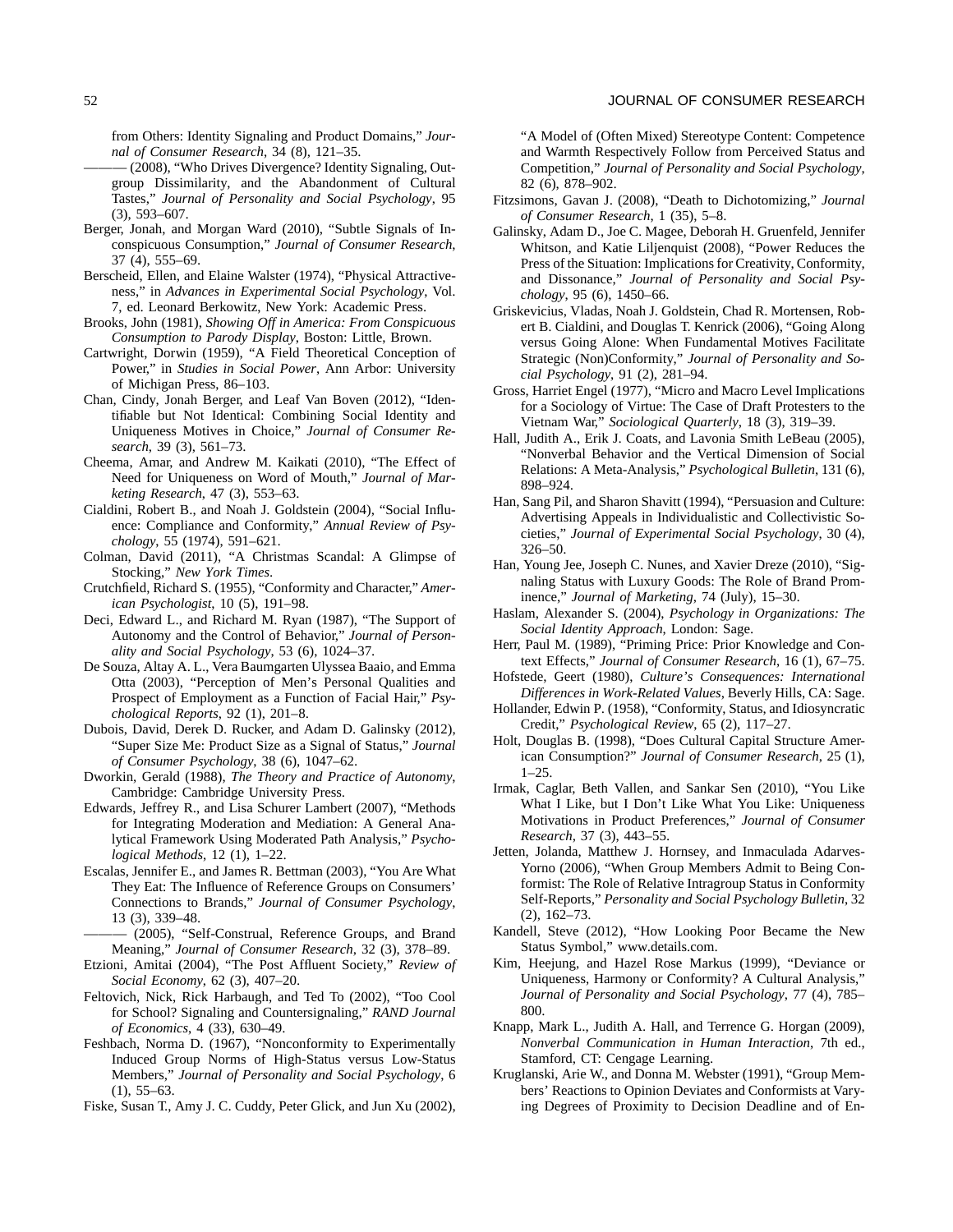vironmental Noise," *Journal of Personality and Social Psychology*, 61 (2), 212–25.

- Langlois, Judith H., Lisa Kalakanis, Adam J. Rubenstein, Andrea Larson, Monica Hallam, and Monica Smoot (2000), "Maxims or Myths of Beauty? A Meta-Analytic and Theoretical Review," *Psychological Bulletin*, 126 (3), 390–423.
- Lee, Angela Y., Jennifer L. Aaker, and Wendi L. Gardner (2000), "The Pleasures and Pains of Distinct Self-Construals: The Role of Interdependence in Regulatory Focus," *Journal of Personality and Social Psychology*, 78 (6), 1122–34.
- Levine, John M. (1989), "Reaction to Opinion Deviance in Small Groups," in *Psychology of Group Influence*, ed. Paul B. Paulus, Hillsdale, NJ: Erlbaum, 187–231.
- Lin, Lily, Darren W. Dahl, and Jennifer J. Argo (2013), "Do the Crime, Always Do the Time? Insights into Consumer-to-Consumer Punishment Decisions," *Journal of Consumer Research*, 40 (1), 64–77.
- Lynn, Michael, and Judy Harris (1997), "The Desire for Unique Consumer Products: A New Individual Differences Scale," *Psychology and Marketing*, 14 (6), 601–16.
- Magee, Joe C. (2009), "Seeing Power in Action: The Roles of Deliberation, Implementation, and Action in Inferences of Power," *Journal of Experimental Social Psychology*, 45 (1),  $1 - 14$ .
- Magee, Joe C., and Adam D. Galinsky (2008), "Social Hierarchy: The Self Reinforcing Nature of Power and Status," *Academy of Management Annals*, 2 (1), 351–98.
- Maimaran, Michal, and Christian S. Wheeler (2008), "Circles, Squares, and Choice: The Effect of Shape Arrays on Uniqueness and Variety Seeking," *Journal of Marketing*, 45 (6), 731–40.
- Malle, Bertram F., and Joshua Knobe (1997), "The Folk Concept of Intentionality," *Journal of Experimental Social Psychology*, 33 (2), 101–21.
- Markus, Hazel Rose, and Barry Schwartz (2010), "Does Choice Mean Freedom and Well-Being?" *Journal of Consumer Research*, 37 (2), 344–55.
- Marques, José, Dominic Abrams, and Rui G. Serôdio (2001), "Being Better by Being Right: Subjective Group Dynamics and Derogation of In-Group Deviants when Generic Norms Are Undermined," *Journal of Personality and Social Psychology*, 81 (3), 436–47.
- Mazzocco, Philip J., Derek D. Rucker, Adam D. Galinsky, and Eric T. Anderson (2012), "Direct and Vicarious Conspicuous Consumption: Identification with Low-Status Groups Increases the Desire for High-Status Goods," *Journal of Consumer Psychology*, 22 (4), 520–28.
- McFerran, Brent, Darren W. Dahl, Gavan J. Fitzsimons, and Andrea C. Morales (2010a), "I'll Have What She's Having: Effects of Social Influence and Body Type on the Food Choices of Others," *Journal of Consumer Research*, 36 (6), 915–29.
	- (2010b), "Might an Overweight Waitress Make You Eat More? How the Body Type of Others Is Sufficient to Alter Our Food Consumption," *Journal of Consumer Psychology*, 20 (2), 146–51.
- Mead, Nicole L., Roy F. Baumeister, Tyler F. Stillman, Catherine D. Rawn, and Kathleen D. Vohs (2011), "Social Exclusion Causes People to Spend and Consume Strategically in the Service of Affiliation," *Journal of Consumer Research*, 37 (5), 902–19.
- Michaels, Eve (2012), *Dress Code: Ending Fashion Anarchy*, Los Angeles: Jacquie Jordan, Inc.
- Milgram, Stanley (1963), "Behavioral Study of Obedience," *Journal of Abnormal and Social Psychology*, 67 (4), 371–78.
- Miller, Charles E., and Patricia Doede Anderson (1979), "Group Decision Rules and the Rejection of Deviates," *Social Psychology Quarterly*, 42 (4), 354–63.
- Nail, Paul R., Geoff Macdonald, and David A. Levy (2000), "Proposal of a Four-Dimensional Model of Social Response," *Psychological Bulletin*, 126 (3), 454–70.
- Perdue, Barbara C., and John O. Summers (1986), "Checking the Success of Manipulations in Marketing Experiments," *Journal of Marketing Research*, 23 (4), 317–26.
- Peterson, Richard A., and Roger M. Kern (1996), "Changing Highbrow Taste: From Snob to Omnivore," *American Sociological Review*, 61 (5), 900–907.
- Phillips, Damon J., and Ezra W. Zuckerman (2001), "Middle-Status Conformity: Theoretical Restatement and Empirical Demonstration in Two Markets," *American Journal of Sociology*, 107 (2), 379–429.
- Ratner, Rebecca K., and Barbara E. Kahn (2002), "The Impact of Private versus Public Consumption on Variety-Seeking Behavior," *Journal of Consumer Research*, 29 (2), 246–57.
- Ratner, Rebecca K., Barbara E. Kahn, and Daniel Kahneman (1999), "Choosing Less-Preferred Experiences for the Sake of Variety," *Journal of Consumer Research*, 26 (1), 1–15.
- Registry Office Milan (2011), "Sistemi Informativi Statistici per la Conoscenza della Realtà Socio-Economica della Città di Milano: Il Progetto AMeRIcA."
- Ridgeway, Cecilia L., Elizabeth Heger Boyle, Kathy J. Kuipers, and Dawn T. Robinson (1998), "How Do Status Beliefs Develop? The Role of Resources and Interactional Experience," *American Sociological Review*, 63 (3), 331–50.
- Ridgeway, Cecilia L., and S. J. Correll (2006), "Consensus and the Creation of Status Beliefs," *Social Forces*, 85 (1), 431– 53.
- Ryan, Richard M., and John H. Lynch (1989), "Emotional Autonomy versus Detachment: Revisiting the Vicissitudes of Adolescence and Young Adulthood," *Child Development*, 60 (2), 340–56.
- Schachter, Stanley (1951), "Deviation, Rejection, and Communication," *Journal of Abnormal and Social Psychology*, 46 (2), 190–208.
- Schmid Mast, Marianne, and Judith A. Hall (2004), "Who Is the Boss and Who Is Not? Accuracy of Judging Status," *Journal of Nonverbal Behavior*, 28 (3), 145–65.
- Searcy, Tom (2011), "The New Rules on Dressing for Success," *CBS Moneywatch*.
- Sherif, Muzafer, and Carolyn W. Sherif (1964), *Reference Groups*, New York: Harper & Row.
- Simonson, Itamar, and Stephen M. Nowlis (2000), "The Role of Explanations and Need for Uniqueness in Consumer Decision Making: Unconventional Choices Based on Reasons," *Journal of Consumer Research*, 27 (1), 49–68.
- Snyder, C. R. (1992), "Product Scarcity by Need for Uniqueness Interaction: A Consumer Catch-22 Carousel?" *Basic and Applied Social Psychology*, 13 (1), 9–24.
- Snyder, C. R., and L. Howard Fromkin (1977), "Abnormality as a Positive Characteristic: The Development and Validation of a Scale Measuring Need for Uniqueness," *Journal of Abnormal Psychology*, 86 (5), 518–27.
- Snyder, Mark, Elizabeth D. Tanke, and Ellen Berscheid (1977), "Social Perception and Interpersonal Behavior: On the Self-Fulfilling Nature of Social Stereotypes," *Journal of Personality and Social Psychology*, 35 (9), 656–66.